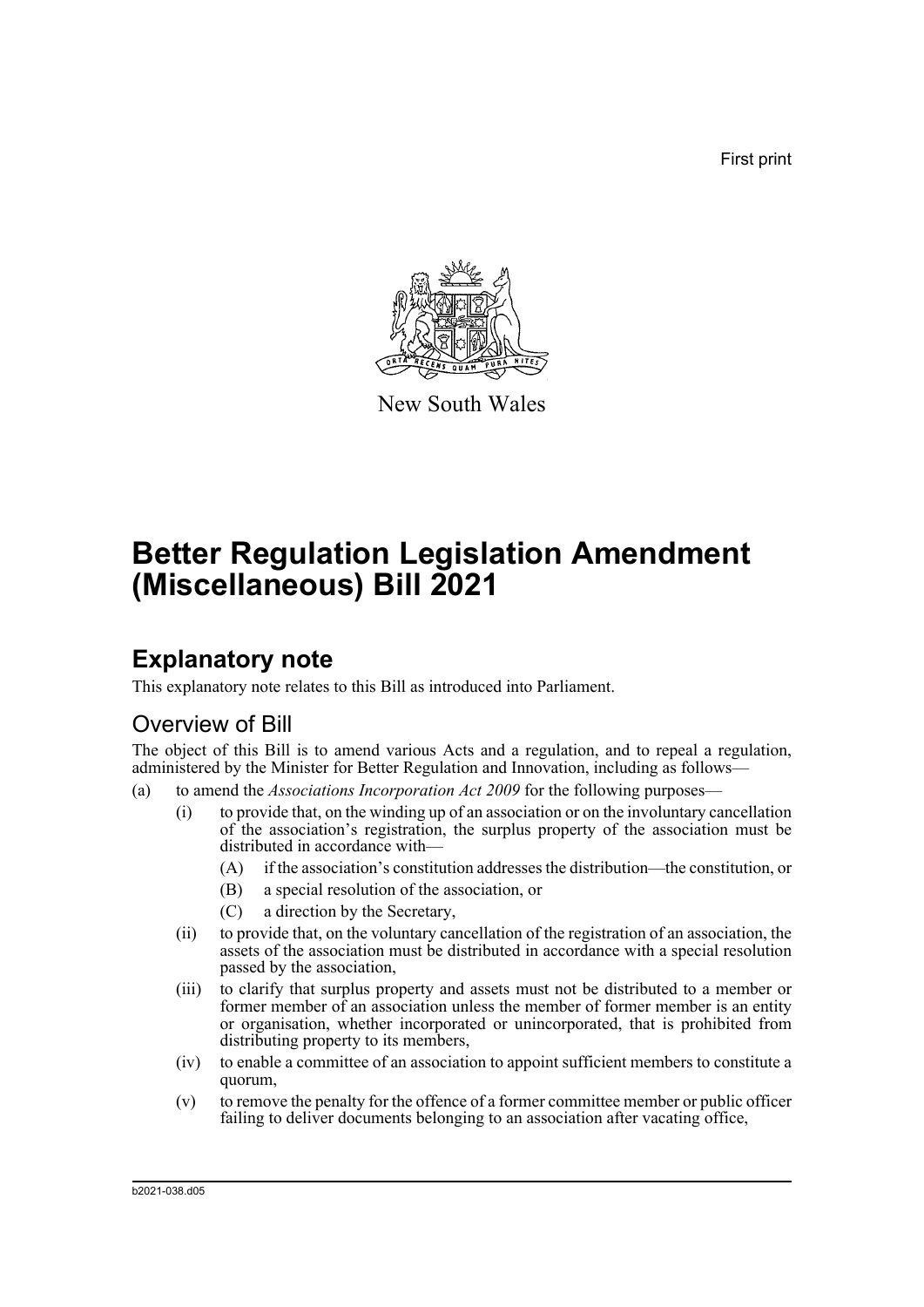- (vi) to extend the Secretary's power to require the production of information and documents from an association to include the production of information and documents from a previously registered association,
- (vii) to provide that an audit of an association's financial records may be carried out by an authorised audit company or a qualified member of a professional accounting body,
- (b) to amend the *Biofuels Act 2007* to enable the Minister to appoint to the Expert Panel an additional person who has recent experience or expertise in the petroleum or biofuels industry,
- (c) to amend the *Building and Construction Industry Long Service Payments Act 1986* to permit the issuing of penalty notices under that Act,
- (d) to amend the *Building Products (Safety) Act 2017* to provide that the register of building product undertakings is to be made available, free of charge, on a NSW Government website,
- (e) to amend the *Contract Cleaning Industry (Portable Long Service Leave Scheme) Act 2010* for the following purposes—
	- (i) to allow the issuing of penalty notices under that Act,
	- (ii) to require employers for the contract cleaning industry to keep a copy of the employment contract for each employee,
	- (iii) to empower inspectors to require the production of employee records and to take possession of records to be used as evidence,
	- (iv) to enable the Secretary to enter into information sharing arrangements with relevant agencies,
- (f) to amend the *Design and Building Practitioners Act 2020* for the following purposes—
	- (i) to consolidate the concepts of 'equivalent authorisation' and 'relevant authorisation', as used in that Act and the *Design and Building Practitioners Regulation 2021*, by inserting a single definition of *relevant authorisation* to refer to certain qualifications or authorisations related to practitioners under that Act,
	- (ii) to provide that, if a practitioner is a registered body corporate, the Secretary may take disciplinary action under that Act, Part 6 against a director of the body corporate, including action intended to prevent the director from being a director of other registered body corporates,
- (g) to amend the *Electricity Supply Act 1995* to replace references to 'metering provider' with 'metering co-ordinator' to ensure consistency with how the terms are used in the national electricity laws,
- (h) to amend the *Fair Trading Act 1987* to provides that the register of enforceable undertakings is to be made available, free of charge, on a NSW Government website,
- (i) to amend the *Funeral Funds Act 1979* for the following purposes—
	- (i) to provide that a registered company auditor or an authorised audit company may be appointed as an independent auditor of a pre-paid funeral fund,
	- (ii) to provide for the publication and provision of annual returns of pre-paid funeral funds lodged with the Secretary, and, as a consequence, remove the need for a person to attend a government office to request a copy of a return,
- (j) to amend the *Funeral Funds Regulation 2016* as a consequence of the amendments made to the *Funeral Funds Act 1979* by the proposed Act,
- (k) to amend the *Home Building Act 1989* for the following purposes—
	- (i) to clarify that the holder of a contractor licence is guilty of improper conduct if the holder does not comply with the requirements of a rectification order under that Act, Part 3A, Division 2 before the date specified in the order,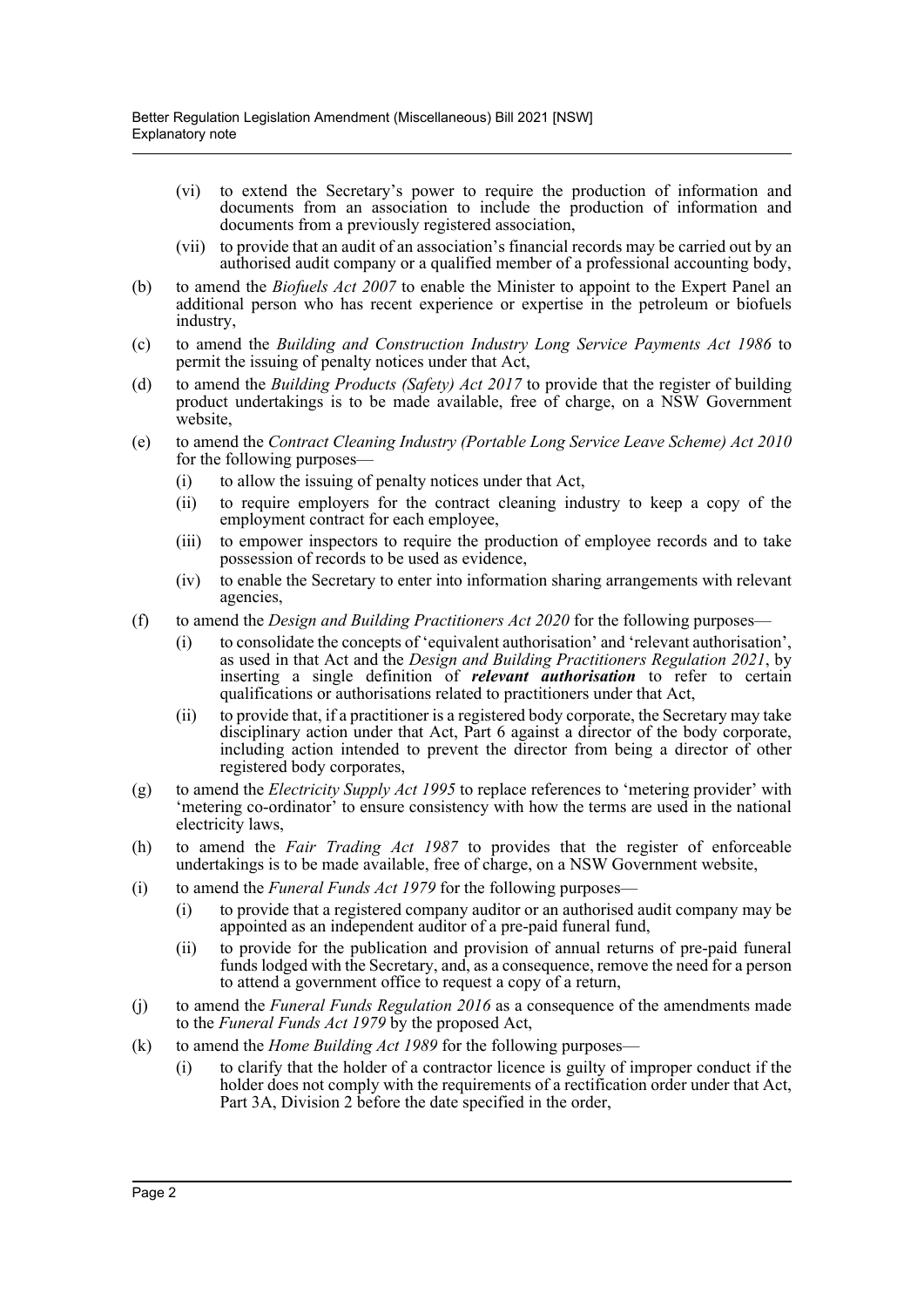- (ii) to provide that, if the holder of an authority is a partnership or corporation, the Secretary may take disciplinary action against members of the partnership, officers of corporations that are members of the partnership and officers of the corporation,
- (l) to amend the *Residential Apartment Buildings (Compliance and Enforcement) Act 2020* for the following purposes—
	- (i) to provide that the Secretary may accept an undertaking from a developer to provide a bank guarantee, bond or other form of security (a *rectification bond*) to the Secretary that may be applied to the costs of eliminating, minimising or remediating a serious defect or a potential serious defect in a residential apartment building,
	- (ii) to enable the Secretary to make an order prohibiting the issue of an occupation certificate in relation to a residential apartment building if a developer fails to provide the Secretary with a rectification bond required under the terms of an undertaking given by the developer,
	- (iii) to enable the Secretary to give a building work rectification order to a developer if the Secretary has a reasonable belief that a residential apartment building has a serious defect or that building work was or is being carried out in a way that could result in a serious defect in a residential apartment building,
	- (iv) to remove the requirement for the Registrar-General to be notified of, and given the opportunity to make written representations about, a proposed building work rectification order,
	- (v) to enable a court order to be made requiring a person convicted of an offence under that Act*,* or the regulations under that Act, to publicise the offence and require the person to publicise other matters, including if a prohibition order, building work rectification order or stop work order has been made in connection with the person,
- (m) to amend the *Retirement Villages Act 1999* for the following purposes—
	- (i) to provide that a surplus, or part of a surplus, in the annual accounts of a retirement village may, with the agreement of the existing residents of the village, be distributed equally based on the number of existing residential premises in the village rather than the number of existing residents,
	- (ii) to clarify that if a former occupant of residential premises in a retirement village applies for an exit entitlement order and the Secretary does not make the order, the former occupant may not make another application for an exit entitlement order until the expiration of a further prescribed period or a longer period approved by the Secretary,
	- (iii) to impose a maximum penalty of 50 penalty units for the failure of a person appointed by a resident of a retirement village to sell the resident's premises to notify the resident of offers to purchase the premises or give the resident reports on the marketing of, and inquiries relating to, the premises,
	- (iv) to enable the regulations to prescribe additional information that a valuer must include in a valuation of residential premises in a retirement village,
- (n) to amend the *Storage Liens Act 1935* to relocate the requirements for a notice served on a storer by a person claiming to be the owner of goods or to have an interest in goods from the *Storage Liens Regulation 2019*,
- (o) to repeal the *Storage Liens Regulation 2019* as a consequence of the amendments to the *Storage Liens Act 1935* by the proposed Act,
- (p) to amend the *Tow Truck Industry Act 1998* for the following purposes—
	- (i) to provide additional licence conditions for tow truck operators, which require a licensee to release a vehicle from their holding yard after the vehicle's owner or owner's agent has paid the fees charged by the licensee for the licensee's dealings with the vehicle, and prohibit a licensee from sending a vehicle away from the holding yard for repairs without the vehicle owner's or owner's agent's permission,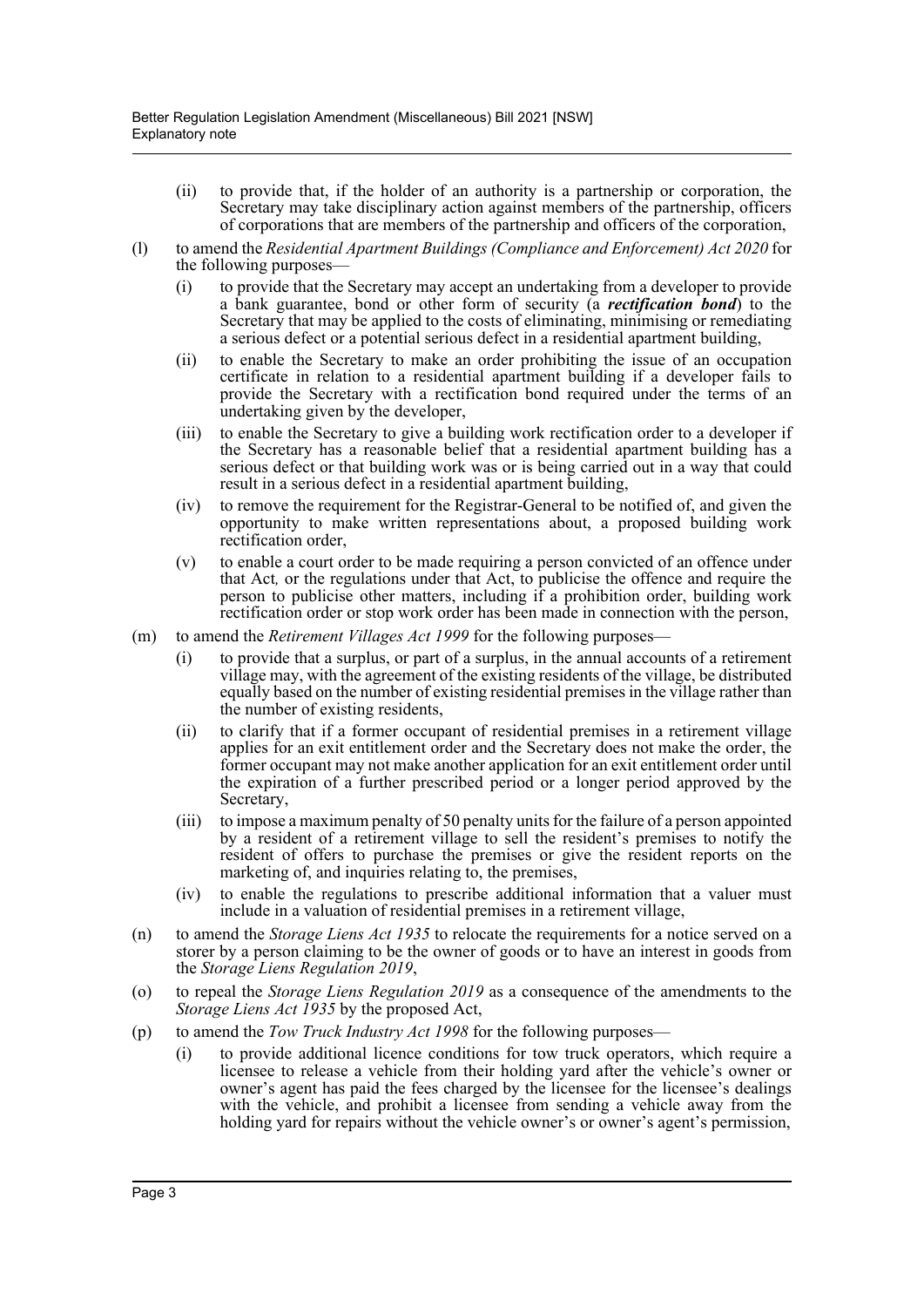- (ii) to enable payments to be made from the Tow Truck Industry Fund to fund the prosecution of offences under other legislation that may be committed by tow truck operators in the course of operating their business,
- (q) to make other necessary consequential and related amendments to instruments listed in this overview, including savings and transitional amendments.

## Outline of provisions

**Clause 1** sets out the name, also called the short title, of the proposed Act.

**Clause 2** provides for the commencement of the proposed Act.

**Clause 3** makes it clear that explanatory notes in Schedule 1 do not form part of the proposed Act.

### **Schedule 1 Amendments**

**Schedule 1** amends the following Acts and instrument—

- (a) *Associations Incorporation Act 2009* No 7,
- (b) *Biofuels Act 2007* No 23,
- (c) *Building and Construction Industry Long Service Payments Act 1986* No 19,
- (d) *Building Products (Safety) Act 2017* No 69,
- (e) *Contract Cleaning Industry (Portable Long Service Leave Scheme) Act 2010* No 122,
- (f) *Design and Building Practitioners Act 2020* No 7,
- (g) *Electricity Supply Act 1995* No 94,
- (h) *Fair Trading Act 1987* No 68,
- (i) *Funeral Funds Act 1979* No 106,
- (j) *Funeral Funds Regulation 2016*,
- (k) *Home Building Act 1989* No 147,
- (l) *Residential Apartment Buildings (Compliance and Enforcement) Act 2020* No 9,
- (m) *Retirement Villages Act 1999* No 81,
- (n) *Storage Liens Act 1935* No 19,
- (o) *Tow Truck Industry Act 1998* No 111.

### **Schedule 1** also repeals the *Storage Liens Regulation 2019*.

The amendments to each Act and instrument are explained in detail in the explanatory note relating to the Act or instrument concerned set out in Schedule 1.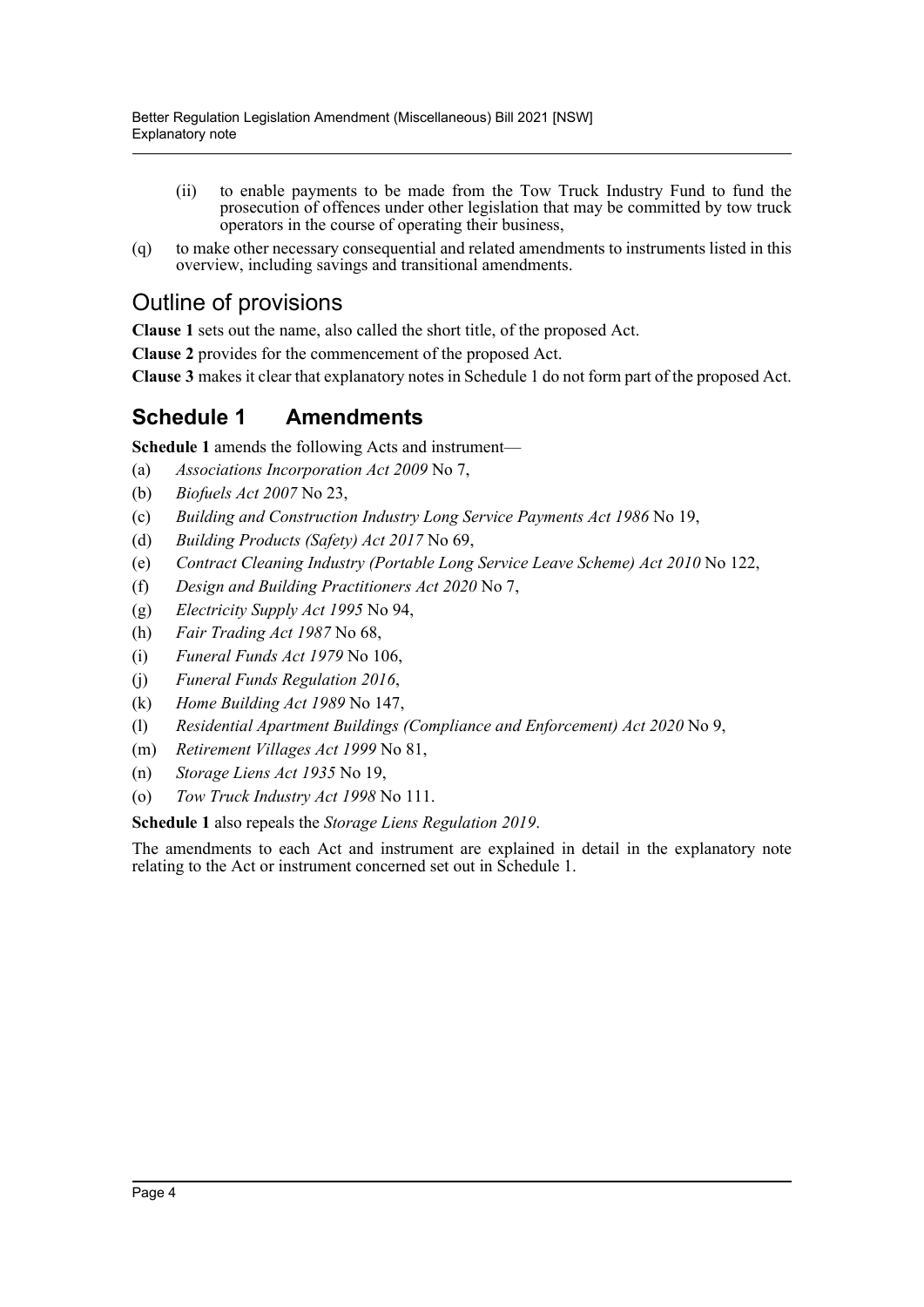First print



New South Wales

## **Better Regulation Legislation Amendment (Miscellaneous) Bill 2021**

## **Contents**

|            |               |                          | Page |
|------------|---------------|--------------------------|------|
|            |               | Name of Act              | ◠    |
|            | $\mathcal{P}$ | Commencement             | റ    |
|            | 3             | <b>Explanatory notes</b> | ◠    |
| Schedule 1 |               | <b>Amendments</b>        |      |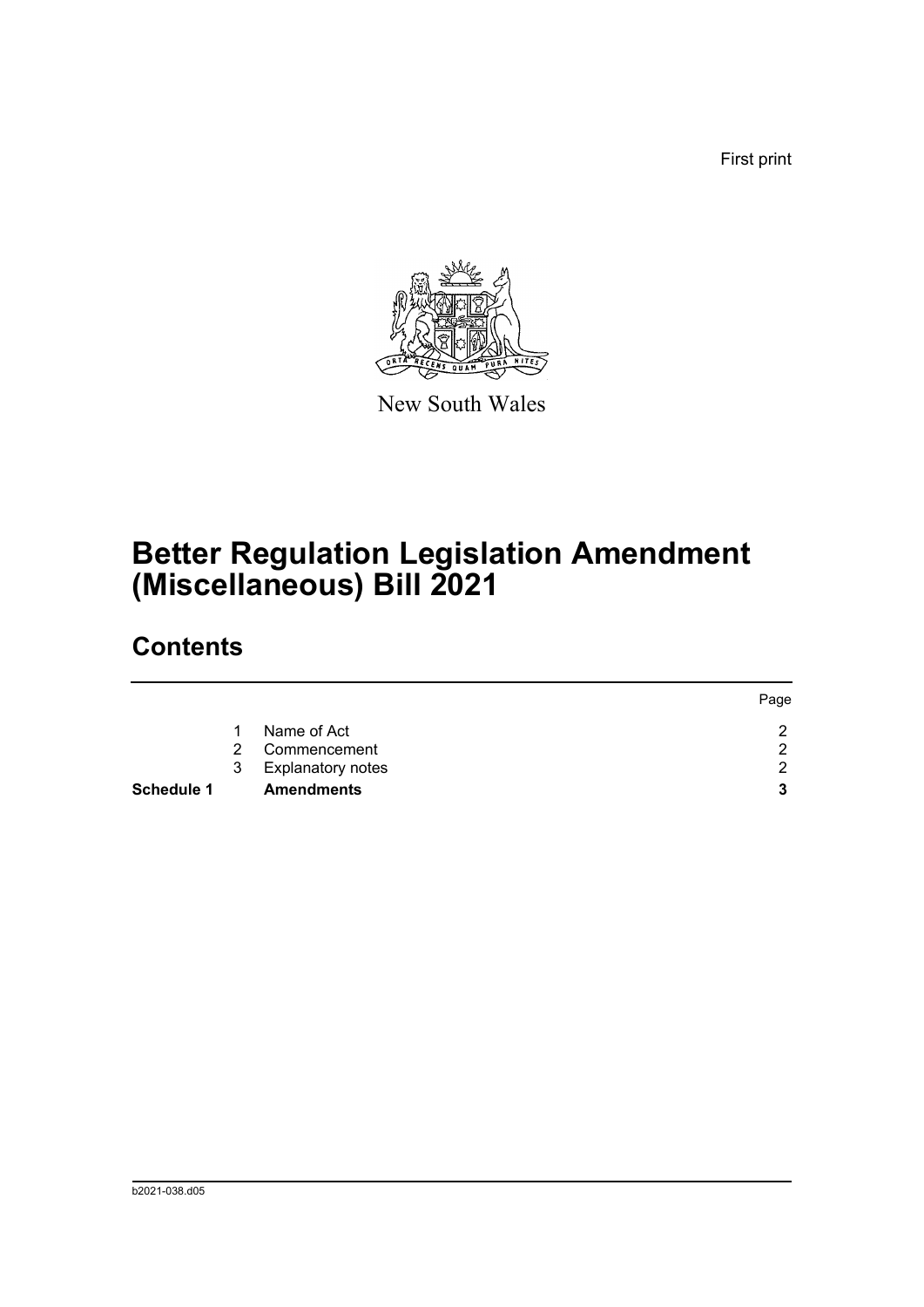

New South Wales

## **Better Regulation Legislation Amendment (Miscellaneous) Bill 2021**

No , 2021

### **A Bill for**

An Act to amend various Acts, and to amend or repeal regulations, administered by the Minister for Better Regulation and Innovation; and for related purposes.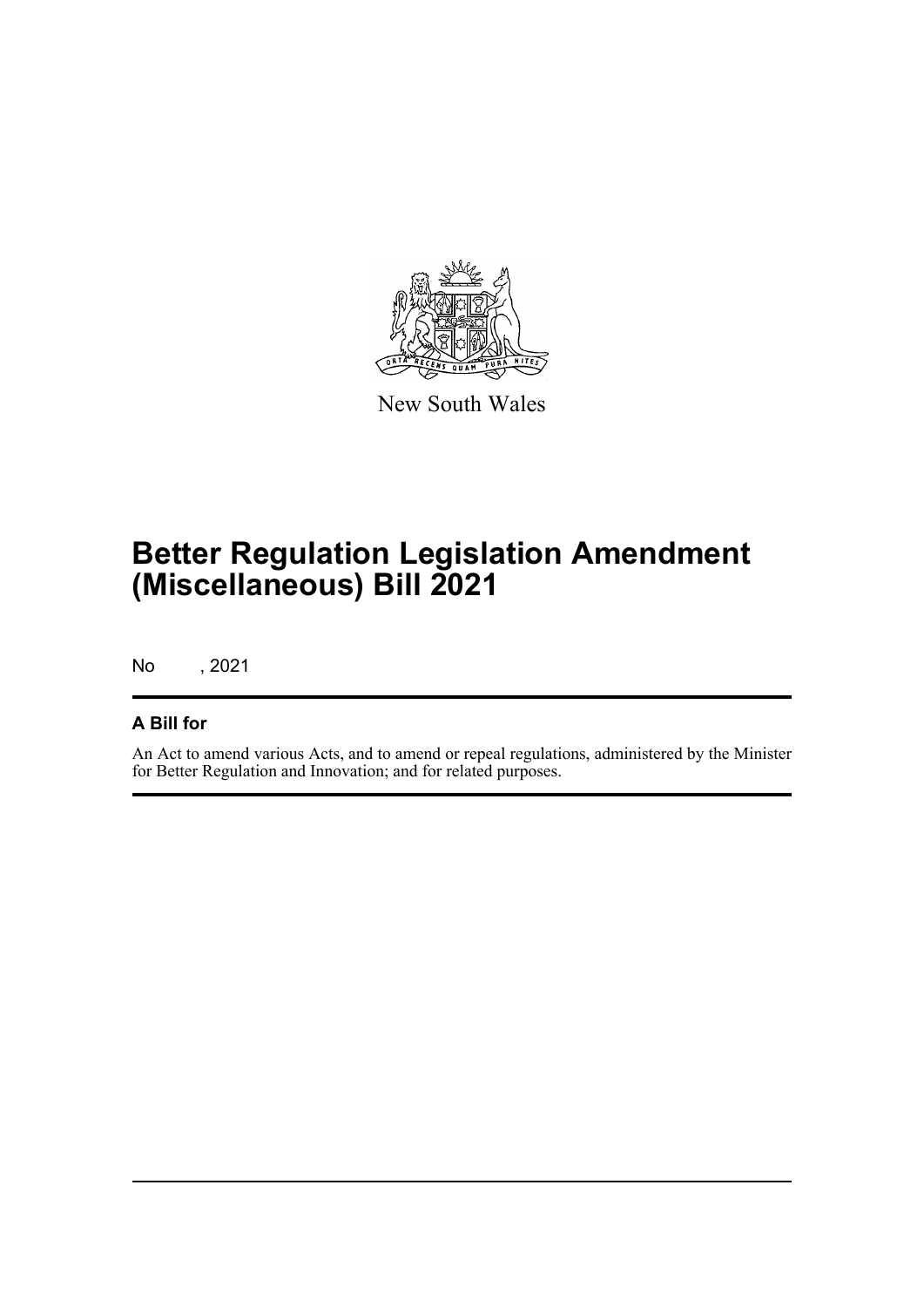Better Regulation Legislation Amendment (Miscellaneous) Bill 2021 [NSW]

<span id="page-6-2"></span><span id="page-6-1"></span><span id="page-6-0"></span>

|   |     | The Legislature of New South Wales enacts—                                                                 |                |
|---|-----|------------------------------------------------------------------------------------------------------------|----------------|
| 1 |     | <b>Name of Act</b>                                                                                         | $\overline{a}$ |
|   |     | This Act is the <i>Better Regulation Legislation Amendment (Miscellaneous) Act 2021</i> .                  | 3              |
|   |     | Commencement                                                                                               | 4              |
|   | (1) | This Act commences on the date of assent to this Act, except as provided by<br>subsection $(2)$ .          | 5<br>6         |
|   | (2) | Schedule 1.6 and 1.13[4] and [5] commence on a day or days to be appointed by<br>proclamation.             | 7<br>8         |
| 3 |     | <b>Explanatory notes</b>                                                                                   | 9              |
|   |     | The matter appearing under the heading "Explanatory note" in Schedule 1 does not<br>form part of this Act. | 10<br>11       |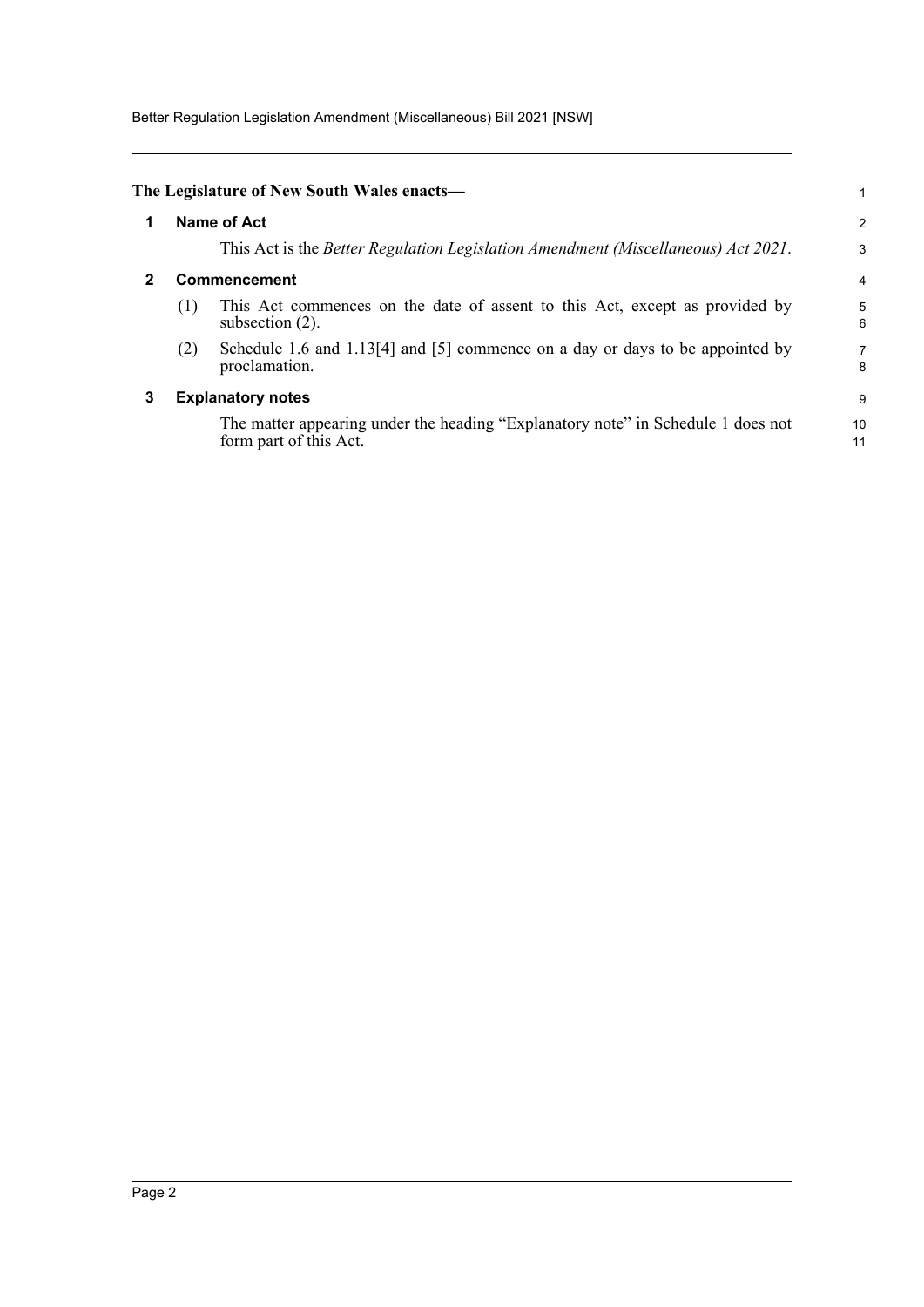<span id="page-7-0"></span>

|     | Schedule 1                     |                           | <b>Amendments</b>                                                                                                                                                             | $\mathbf{1}$   |
|-----|--------------------------------|---------------------------|-------------------------------------------------------------------------------------------------------------------------------------------------------------------------------|----------------|
| 1.1 |                                |                           | Associations Incorporation Act 2009 No 7                                                                                                                                      | 2              |
| [1] |                                |                           | Section 28 Committee to be established                                                                                                                                        | 3              |
|     |                                |                           | Omit "Maximum penalty—1 penalty unit." from section 28(5).                                                                                                                    | 4              |
| [2] | <b>Section 28A</b>             |                           |                                                                                                                                                                               | 5              |
|     | Insert after section 28—       |                           |                                                                                                                                                                               | 6              |
|     | 28A                            |                           | Filling of vacancies on committee to constitute quorum                                                                                                                        | $\overline{7}$ |
|     | (1)                            |                           | If the number of members of a committee is less than the number of members<br>required to constitute a quorum of the committee—                                               | 8<br>9         |
|     |                                | (a)                       | the committee may appoint sufficient members to constitute a quorum,<br>and                                                                                                   | 10<br>11       |
|     |                                | (b)                       | for the purpose only of enabling the committee to make the<br>appointment, the number of members required to constitute a quorum is<br>the number of members at that time.    | 12<br>13<br>14 |
|     | (2)                            |                           | The term of office of a member appointed by the committee to fill a vacancy<br>under this section ends at the start of the next annual general meeting of the<br>association. | 15<br>16<br>17 |
| [3] |                                |                           | Section 35 Vacation of office of public officer                                                                                                                               | 18             |
|     |                                |                           | Omit "Maximum penalty—1 penalty unit." from section 35(2).                                                                                                                    | 19             |
| [4] |                                |                           | Section 52 Auditor to be qualified and independent                                                                                                                            | 20             |
|     | section $52(1)(a)$ .           |                           | Omit "within the meaning of the <i>Corporations Act 2001</i> of the Commonwealth" from                                                                                        | 21<br>22       |
| [5] | Section 52(1)(a1) and (a2)     |                           |                                                                                                                                                                               | 23             |
|     |                                |                           | Insert after section $52(1)(a)$ —                                                                                                                                             | 24             |
|     |                                | $\left( \text{a1}\right)$ | an authorised audit company, or                                                                                                                                               | 25             |
|     |                                | (a2)                      | a member of a professional accounting body who holds a Public<br>Practice Certificate or Certificate of Public Practice issued by the body,<br><sub>or</sub>                  | 26<br>27<br>28 |
| [6] | Section 52(3)                  |                           |                                                                                                                                                                               | 29             |
|     | Insert after section $52(2)$ — |                           |                                                                                                                                                                               | 30             |
|     | (3)                            |                           | In this section-                                                                                                                                                              | 31             |
|     |                                |                           | <b>authorised audit company</b> has the same meaning as in the Corporations Act<br>2001 of the Commonwealth.                                                                  | 32<br>33       |
|     |                                |                           | <i>professional accounting body</i> has the same meaning as in the <i>Australian</i><br>Securities and Investments Commission Act 2001 of the Commonwealth.                   | 34<br>35       |
|     |                                |                           | <i>registered company auditor</i> has the same meaning as in the <i>Corporations Act</i><br>2001 of the Commonwealth.                                                         | 36<br>37       |
| [7] | <b>Section 65</b>              |                           |                                                                                                                                                                               | 38             |
|     |                                |                           | Omit the section. Insert instead—                                                                                                                                             | 39             |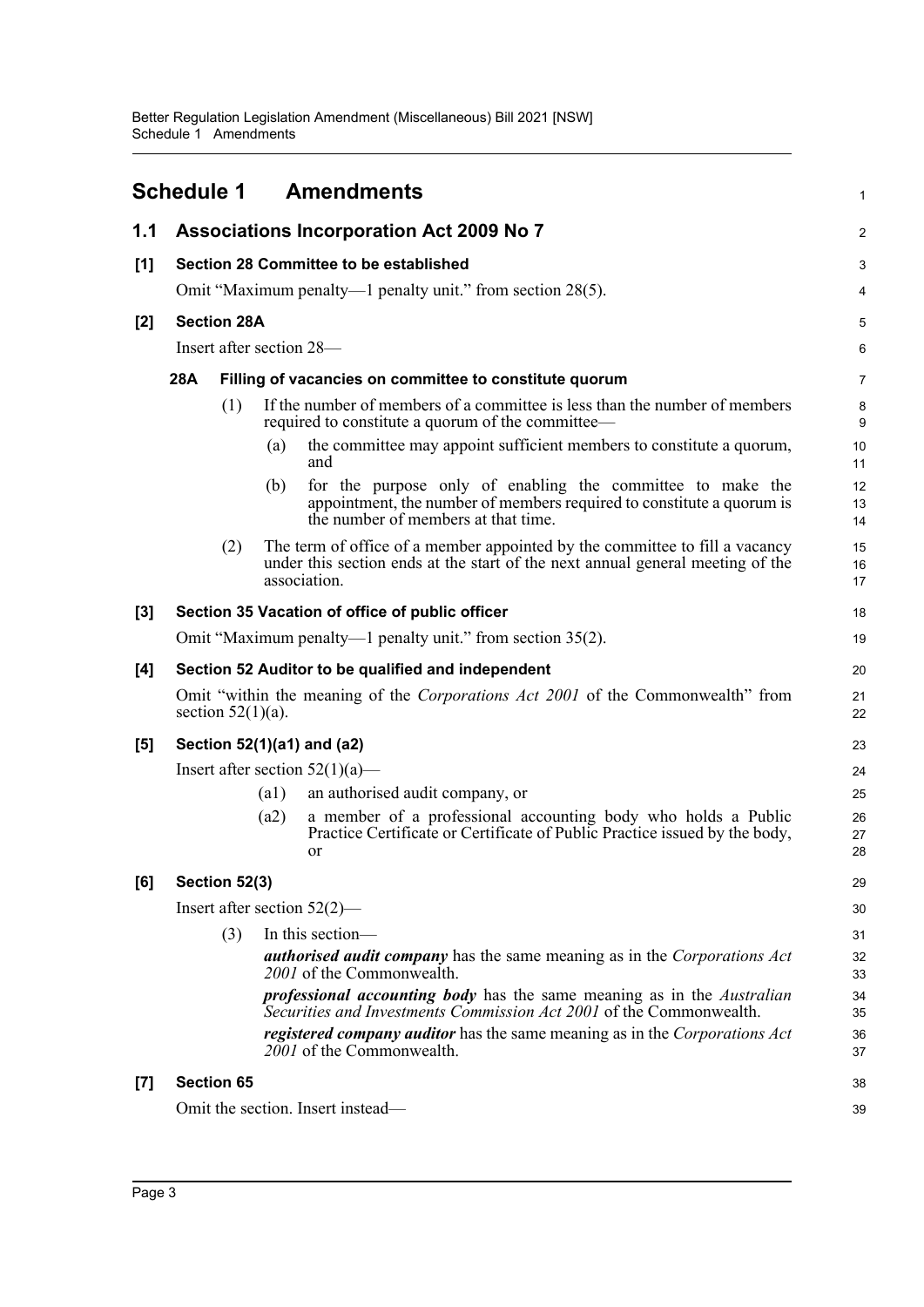### **65 Distribution of surplus property**

|     |    | (1)               | In a winding up of an association, the surplus property of the association must<br>be distributed in accordance with the following—                                                                                | $\overline{c}$<br>3          |
|-----|----|-------------------|--------------------------------------------------------------------------------------------------------------------------------------------------------------------------------------------------------------------|------------------------------|
|     |    |                   | if the constitution of the association contains provisions addressing the<br>(a)<br>distribution of surplus property—the constitution of the association,                                                          | $\overline{\mathbf{4}}$<br>5 |
|     |    |                   | if paragraph (a) does not apply—a special resolution passed by the<br>(b)<br>association,                                                                                                                          | 6<br>$\overline{7}$          |
|     |    |                   | if paragraph (a) does not apply and the association has not or cannot<br>(c)<br>pass a special resolution—a direction of the Secretary.                                                                            | 8<br>9                       |
|     |    | (2)               | Subject to subsection (3), the distribution of surplus property of an<br>association-                                                                                                                              | 10<br>11                     |
|     |    |                   | must not be made to, or for the benefit of-<br>(a)                                                                                                                                                                 | 12                           |
|     |    |                   | a member or former member of the association, or<br>(i)                                                                                                                                                            | 13                           |
|     |    |                   | (ii)<br>a person to be held on trust for a member or former member of<br>the association, and                                                                                                                      | 14<br>15                     |
|     |    |                   | is subject to any trust affecting the property or a part of the property, and<br>(b)                                                                                                                               | 16                           |
|     |    |                   | must be approved by the Secretary unless the property is distributed in<br>(c)<br>accordance with a direction of the Secretary.                                                                                    | 17<br>18                     |
|     |    | (3)               | Surplus property that is property supplied by a government department or<br>public authority, including an unexpended portion of a grant, if any, must be<br>returned—                                             | 19<br>20<br>21               |
|     |    |                   | to the department or authority that supplied it, or<br>(a)                                                                                                                                                         | 22                           |
|     |    |                   | (b)<br>to a body nominated by the department or authority.                                                                                                                                                         | 23                           |
|     |    | (4)               | A person aggrieved by the operation of this section in relation to an<br>association's surplus property may apply to the Supreme Court for an order as<br>to its disposal.                                         | 24<br>25<br>26               |
|     |    | (5)               | The Supreme Court may deal with an application by making the orders it<br>thinks fit in relation to the disposal of the association's surplus property.                                                            | 27<br>28                     |
|     |    | (6)               | In this section-                                                                                                                                                                                                   | 29                           |
|     |    |                   | <i>member or former member</i> does not include a member or former member<br>who is $-$                                                                                                                            | 30<br>31                     |
|     |    |                   | an entity or organisation, whether incorporated or unincorporated, and<br>(a)                                                                                                                                      | 32                           |
|     |    |                   | at the time of the distribution, prohibited from distributing property to<br>(b)<br>its members.                                                                                                                   | 33<br>34                     |
|     |    |                   | surplus property means the property of an association remaining after<br>satisfaction of the debts and liabilities of the association and the costs, charges<br>and expenses of the winding up of the association. | 35<br>36<br>37               |
| [8] |    | <b>Section 75</b> |                                                                                                                                                                                                                    | 38                           |
|     |    |                   | Omit the section. Insert instead—                                                                                                                                                                                  | 39                           |
|     | 75 |                   | <b>Distribution of assets</b>                                                                                                                                                                                      | 40                           |
|     |    | (1)               | On the cancellation of an association's registration under this Division, the<br>association's assets must be distributed in accordance with a special resolution<br>passed by the association.                    | 41<br>42<br>43               |
|     |    | (2)               | Subject to subsection (3), the distribution of the assets of the association—                                                                                                                                      | 44                           |
|     |    |                   | must not be made to, or for the benefit of-<br>(a)                                                                                                                                                                 | 45                           |
|     |    |                   |                                                                                                                                                                                                                    |                              |

1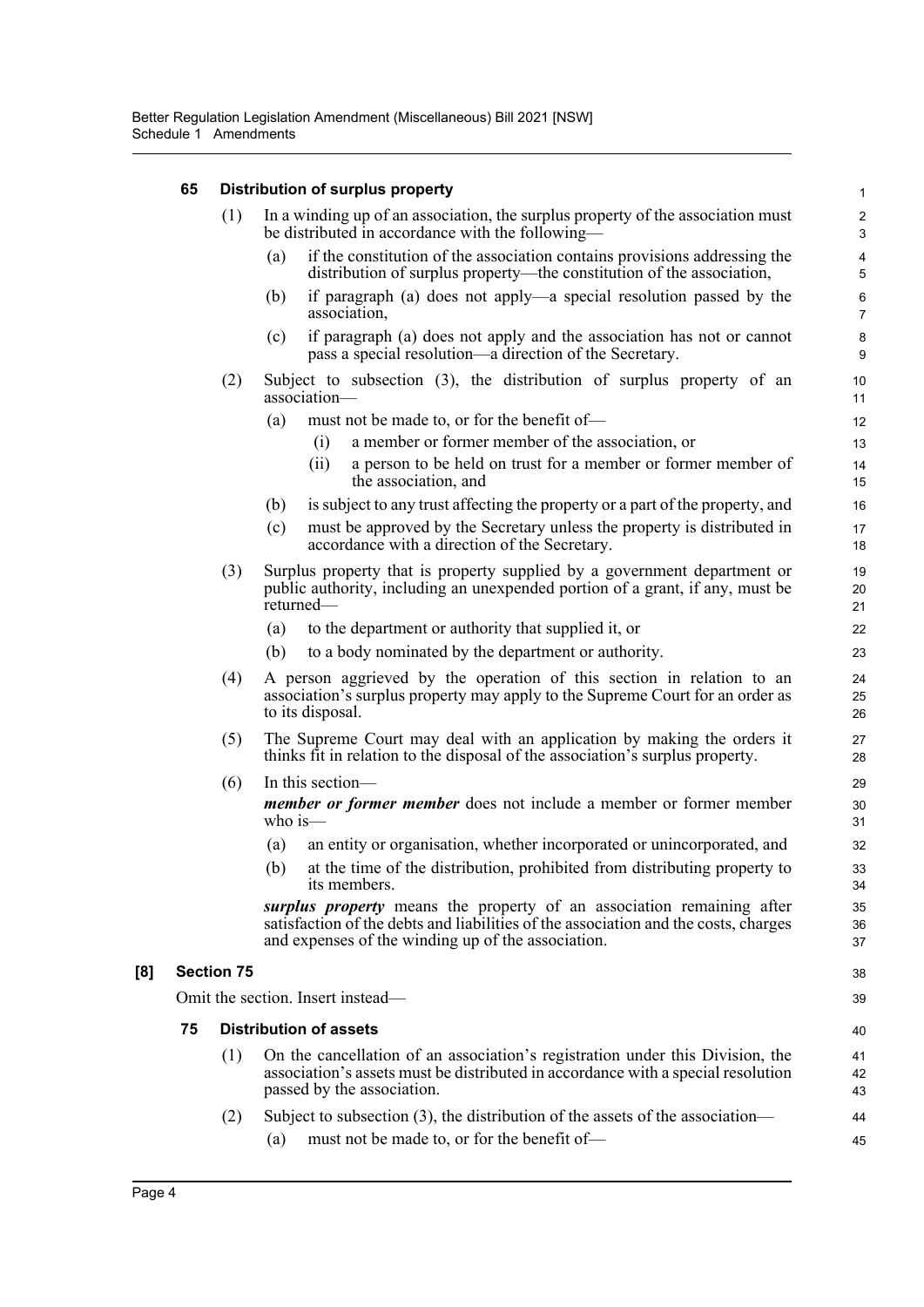|        |                                |            | a member or former member of the association, or<br>(i)                                                                                                                                                                                                                                                                                                                                                                                                                                                                                                                                                                              | $\mathbf{1}$                       |
|--------|--------------------------------|------------|--------------------------------------------------------------------------------------------------------------------------------------------------------------------------------------------------------------------------------------------------------------------------------------------------------------------------------------------------------------------------------------------------------------------------------------------------------------------------------------------------------------------------------------------------------------------------------------------------------------------------------------|------------------------------------|
|        |                                |            | a person to be held on trust for a member or former member of<br>(ii)<br>the association, and                                                                                                                                                                                                                                                                                                                                                                                                                                                                                                                                        | $\sqrt{2}$<br>3                    |
|        |                                | (b)        | is subject to any trust affecting the assets or part of the assets, and                                                                                                                                                                                                                                                                                                                                                                                                                                                                                                                                                              | $\overline{4}$                     |
|        |                                | (c)        | must be approved by the Secretary.                                                                                                                                                                                                                                                                                                                                                                                                                                                                                                                                                                                                   | 5                                  |
|        | (3)                            |            | An asset that has been supplied by a government department or public<br>authority, including an unexpended portion of a grant, if any, must be<br>returned—                                                                                                                                                                                                                                                                                                                                                                                                                                                                          | $\,6$<br>$\overline{7}$<br>$\bf 8$ |
|        |                                | (a)        | to the department or authority that supplied it, or                                                                                                                                                                                                                                                                                                                                                                                                                                                                                                                                                                                  | $\boldsymbol{9}$                   |
|        |                                | (b)        | to a person or body nominated by the department or authority.                                                                                                                                                                                                                                                                                                                                                                                                                                                                                                                                                                        | 10                                 |
|        | (4)                            | disposal.  | A person aggrieved by the operation of this section in relation to an<br>association's assets may apply to the Supreme Court for an order as to their                                                                                                                                                                                                                                                                                                                                                                                                                                                                                | 11<br>12<br>13                     |
|        | (5)                            |            | The Supreme Court may deal with an application by making the orders it<br>thinks fit in relation to the disposal of the association's assets.                                                                                                                                                                                                                                                                                                                                                                                                                                                                                        | 14<br>15                           |
|        | (6)                            |            | In this section-                                                                                                                                                                                                                                                                                                                                                                                                                                                                                                                                                                                                                     | 16                                 |
|        |                                | who is $-$ | <i>member or former member</i> does not include a member or former member                                                                                                                                                                                                                                                                                                                                                                                                                                                                                                                                                            | 17<br>18                           |
|        |                                | (a)        | an entity or organisation, whether incorporated or unincorporated, and                                                                                                                                                                                                                                                                                                                                                                                                                                                                                                                                                               | 19                                 |
|        |                                | (b)        | at the time of the distribution, prohibited from distributing property to<br>its members.                                                                                                                                                                                                                                                                                                                                                                                                                                                                                                                                            | 20<br>21                           |
| [9]    |                                |            | Section 85 Power to require information and documents                                                                                                                                                                                                                                                                                                                                                                                                                                                                                                                                                                                | 22                                 |
|        |                                |            | Insert "or a previously registered association" after "association" wherever occurring in                                                                                                                                                                                                                                                                                                                                                                                                                                                                                                                                            | 23                                 |
|        | section $85(1)(a)$ and (b).    |            |                                                                                                                                                                                                                                                                                                                                                                                                                                                                                                                                                                                                                                      | 24                                 |
| $[10]$ | Section 85(4)                  |            |                                                                                                                                                                                                                                                                                                                                                                                                                                                                                                                                                                                                                                      | 25                                 |
|        | Insert after section $85(3)$ — |            |                                                                                                                                                                                                                                                                                                                                                                                                                                                                                                                                                                                                                                      | 26                                 |
|        | (4)                            |            | In this section-                                                                                                                                                                                                                                                                                                                                                                                                                                                                                                                                                                                                                     | 27                                 |
|        |                                |            | <i>previously registered association</i> means an association—                                                                                                                                                                                                                                                                                                                                                                                                                                                                                                                                                                       | 28                                 |
|        |                                | (a)        | that is not currently registered under this Act, and                                                                                                                                                                                                                                                                                                                                                                                                                                                                                                                                                                                 | 29                                 |
|        |                                | (b)        | that has been, or has been taken to be, previously registered under this<br>Act.                                                                                                                                                                                                                                                                                                                                                                                                                                                                                                                                                     | 30<br>31                           |
|        | <b>Explanatory note</b>        |            |                                                                                                                                                                                                                                                                                                                                                                                                                                                                                                                                                                                                                                      | 32                                 |
|        | vacating office.               |            | Items [1] and [3] of the proposed amendments remove the penalty for the offence of a former<br>committee member or public officer failing to deliver documents belonging to an association after                                                                                                                                                                                                                                                                                                                                                                                                                                     | 33<br>34<br>35                     |
|        |                                |            | Item [2] inserts proposed section 28A to enable a committee of an association to appoint sufficient                                                                                                                                                                                                                                                                                                                                                                                                                                                                                                                                  | 36<br>37                           |
|        |                                |            | members to constitute a quorum.<br>Item [5] provides that an audit of an association's financial records may be carried out by an<br>authorised audit company or a qualified member of a professional accounting body. Items [4] and [6]<br>make consequential amendments.                                                                                                                                                                                                                                                                                                                                                           | 38<br>39<br>40                     |
|        |                                |            | Item [7] substitutes section 65 to provide that, on the winding up of an association or on the involuntary<br>cancellation of its registration, the surplus property of an association must be distributed in<br>accordance with the constitution, if the constitution addresses the distribution, a special resolution<br>passed by the association, or a direction of the Secretary. Item [8] substitutes section 75 to provide<br>that the assets of an association must be distributed in accordance with a special resolution passed<br>by the association on the voluntary cancellation of the registration of an association. | 41<br>42<br>43<br>44<br>45<br>46   |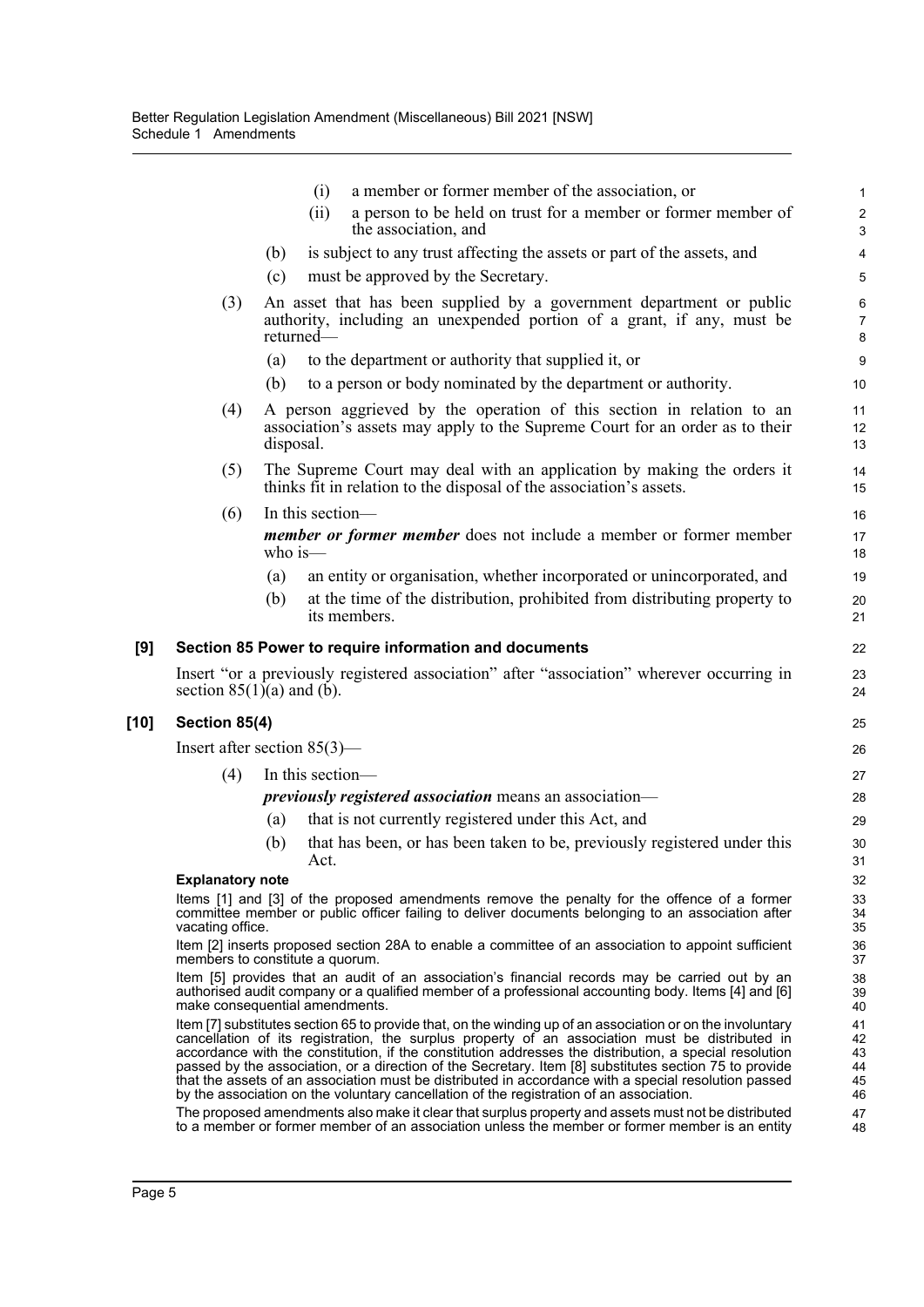|       |                          |                         | Schedule 1 Amendments                                                                                                                                                                                                                                                                                                                                      |                                         |  |  |
|-------|--------------------------|-------------------------|------------------------------------------------------------------------------------------------------------------------------------------------------------------------------------------------------------------------------------------------------------------------------------------------------------------------------------------------------------|-----------------------------------------|--|--|
|       |                          | to its members.         | or organisation, whether incorporated or unincorporated, that is prohibited from distributing property<br>Items [9] and [10] extend the Secretary's power to require the production of information and<br>documents from an association to include the production of information and documents from a<br>previously registered association.                | $\frac{1}{2}$<br>$\mathbf{3}$<br>4<br>5 |  |  |
| 1.2   |                          |                         | Biofuels Act 2007 No 23                                                                                                                                                                                                                                                                                                                                    | 6                                       |  |  |
| [1]   |                          |                         | <b>Section 24 Expert Panel</b>                                                                                                                                                                                                                                                                                                                             | 7                                       |  |  |
|       |                          |                         | Omit "Department of Industry" from section $24(1)(a1)$ .                                                                                                                                                                                                                                                                                                   | 8                                       |  |  |
|       |                          |                         | Insert instead "Department of Planning, Industry and Environment".                                                                                                                                                                                                                                                                                         | 9                                       |  |  |
| [2]   |                          |                         | Section 24(1)(a3)                                                                                                                                                                                                                                                                                                                                          | 10                                      |  |  |
|       |                          |                         | Omit "the Department of Industry". Insert instead "Regional NSW".                                                                                                                                                                                                                                                                                          | 11                                      |  |  |
| $[3]$ |                          | Section $24(1)(c)$      |                                                                                                                                                                                                                                                                                                                                                            | 12                                      |  |  |
|       |                          |                         | Omit "3 persons". Insert instead "4 persons".                                                                                                                                                                                                                                                                                                              | 13                                      |  |  |
|       |                          | <b>Explanatory note</b> |                                                                                                                                                                                                                                                                                                                                                            | 14                                      |  |  |
|       |                          |                         | Item [3] of the proposed amendments enables the Minister to appoint to the Expert Panel an additional<br>person who has recent experience or expertise in the petroleum or biofuels industry.                                                                                                                                                              | 15<br>16                                |  |  |
|       |                          |                         | Items [1] and [2] update references to Departments.                                                                                                                                                                                                                                                                                                        | 17                                      |  |  |
| 1.3   | <b>No 19</b>             |                         | <b>Building and Construction Industry Long Service Payments Act 1986</b>                                                                                                                                                                                                                                                                                   | 18<br>19                                |  |  |
|       |                          | <b>Section 64A</b>      |                                                                                                                                                                                                                                                                                                                                                            | 20                                      |  |  |
|       | Insert after section 64– |                         |                                                                                                                                                                                                                                                                                                                                                            |                                         |  |  |
|       | 64A                      |                         | <b>Penalty notices</b>                                                                                                                                                                                                                                                                                                                                     | 22                                      |  |  |
|       |                          | (1)                     | An authorised person may issue a penalty notice to a person if it appears to the<br>authorised person that the other person has committed a penalty notice<br>offence.                                                                                                                                                                                     | 23<br>24<br>25                          |  |  |
|       |                          | (2)                     | A penalty notice offence is an offence against this Act or the regulations that<br>is prescribed by the regulations as a penalty notice offence.                                                                                                                                                                                                           | 26<br>27                                |  |  |
|       |                          | (3)                     | The <i>Fines Act 1996</i> applies to a penalty notice issued under this section.<br>Note- The Fines Act 1996 provides that, if a person issued with a penalty notice does<br>not wish to have the matter determined by a court, the person may pay the amount<br>specified in the notice and is not liable to further proceedings for the alleged offence. | 28<br>29<br>30<br>31                    |  |  |
|       |                          | (4)                     | The amount payable under a penalty notice issued under this section is the<br>amount prescribed for the alleged offence by the regulations, not exceeding<br>the maximum amount of penalty that could be imposed for the offence by a<br>court.                                                                                                            | 32<br>33<br>34<br>35                    |  |  |

- (5) This section does not limit the operation of any other provision of, or made under, this or any other Act relating to proceedings that may be taken in respect of offences.
- (6) In this section—

*authorised person* means a person authorised by the Corporation for the purposes of section 58.

### **Explanatory note**

The proposed amendment permits the issuing of penalty notices under the *Building and Construction Industry Long Service Payments Act 1986*.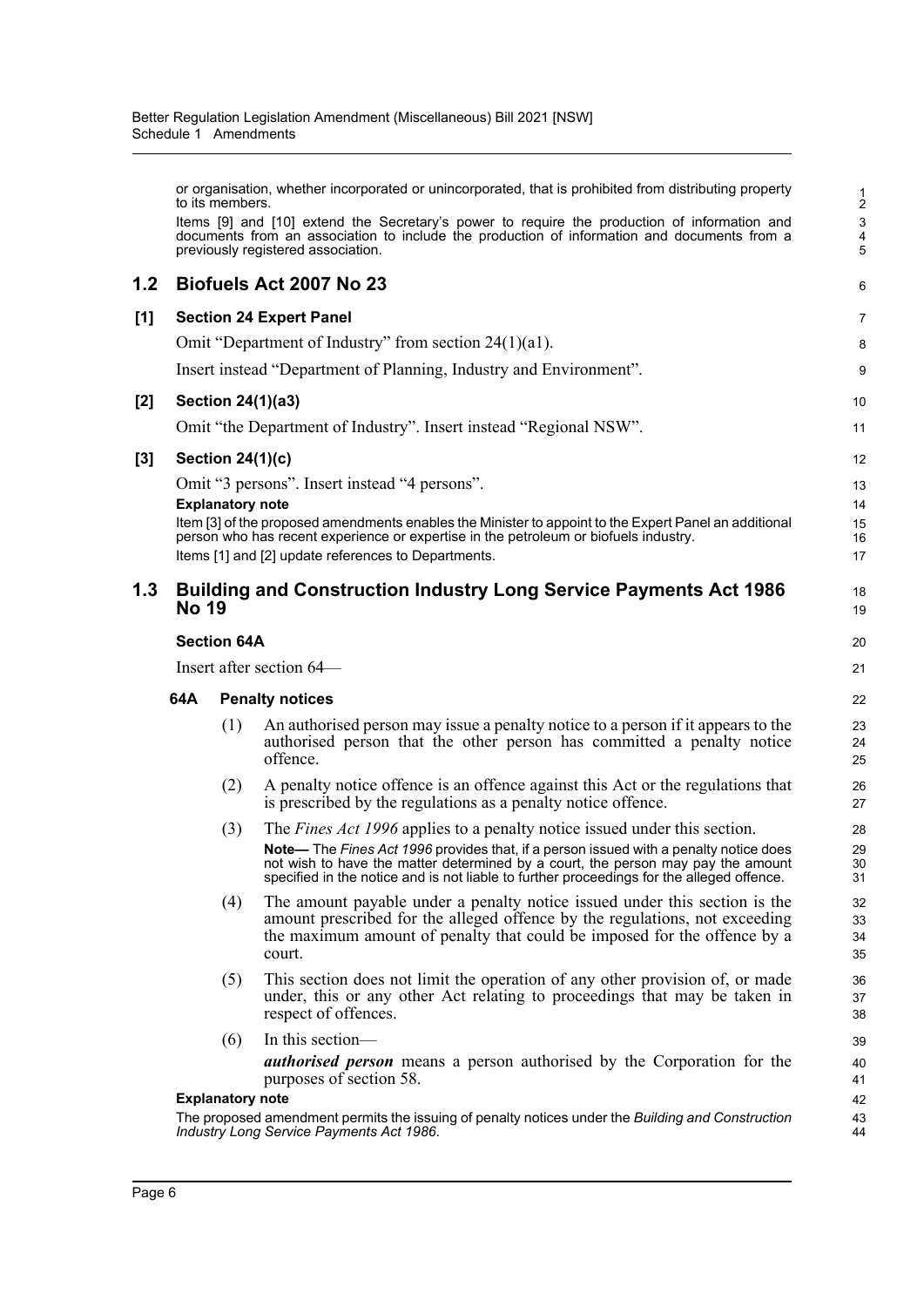| 1.4   |     |                         | <b>Building Products (Safety) Act 2017 No 69</b>                                                                                                                                                                                                                                                                               | $\mathbf{1}$               |  |  |
|-------|-----|-------------------------|--------------------------------------------------------------------------------------------------------------------------------------------------------------------------------------------------------------------------------------------------------------------------------------------------------------------------------|----------------------------|--|--|
|       |     |                         | <b>Section 33 Register of undertakings</b>                                                                                                                                                                                                                                                                                     | $\overline{c}$             |  |  |
|       |     |                         | Omit section $33(3)$ and (4). Insert instead—                                                                                                                                                                                                                                                                                  | $\mathsf 3$                |  |  |
|       |     | (3)                     | The register is to be made available, free of charge, on a NSW Government<br>website.                                                                                                                                                                                                                                          | 4<br>5                     |  |  |
|       |     | <b>Explanatory note</b> | The proposed amendment provides that the register of building product undertakings is to be made<br>available, free of charge, on a NSW Government website.                                                                                                                                                                    | 6<br>$\overline{7}$<br>8   |  |  |
| 1.5   |     | 2010 No 122             | <b>Contract Cleaning Industry (Portable Long Service Leave Scheme) Act</b>                                                                                                                                                                                                                                                     | 9<br>10                    |  |  |
| [1]   |     |                         | <b>Section 3 Definitions</b>                                                                                                                                                                                                                                                                                                   | 11                         |  |  |
|       |     |                         | Insert in alphabetical order in section $3(1)$ —                                                                                                                                                                                                                                                                               | 12                         |  |  |
|       |     |                         | <i>inspector</i> means a person authorised under section 86 to be an inspector for the<br>purposes of Part 8.                                                                                                                                                                                                                  | 13<br>14                   |  |  |
| $[2]$ |     |                         | Section 46 Employers to keep records                                                                                                                                                                                                                                                                                           | 15                         |  |  |
|       |     |                         | Omit section 46(1). Insert instead—                                                                                                                                                                                                                                                                                            | 16                         |  |  |
|       |     | (1)                     | An employer for the contract cleaning industry must keep—                                                                                                                                                                                                                                                                      | 17                         |  |  |
|       |     |                         | a written record showing the relevant particulars for each employee who<br>(a)<br>performs cleaning work for the employer, and                                                                                                                                                                                                 | 18<br>19                   |  |  |
|       |     |                         | a copy of the employment contract for each employee.<br>(b)                                                                                                                                                                                                                                                                    | 20                         |  |  |
|       |     |                         | Maximum penalty—20 penalty units.                                                                                                                                                                                                                                                                                              | 21                         |  |  |
| $[3]$ |     |                         | Sections 47A and 47B                                                                                                                                                                                                                                                                                                           | 22                         |  |  |
|       |     |                         | Insert after section 47-                                                                                                                                                                                                                                                                                                       | 23                         |  |  |
|       | 47A |                         | Power to require production of employee records                                                                                                                                                                                                                                                                                |                            |  |  |
|       |     | (1)                     | An inspector may give a written notice to an employer or other person who the<br>inspector reasonably believes has possession, custody or control of the<br>employer's records requiring the employer or person to produce the<br>employer's records specified in the notice at the time and place specified in the<br>notice. | 25<br>26<br>27<br>28<br>29 |  |  |
|       |     | (2)                     | An inspector may—                                                                                                                                                                                                                                                                                                              | 30                         |  |  |
|       |     |                         | inspect a record produced in response to a notice under this section, and<br>(a)                                                                                                                                                                                                                                               | 31                         |  |  |
|       |     |                         | take copies of or extracts from, or make notes from, a record.<br>(b)                                                                                                                                                                                                                                                          | 32                         |  |  |
|       |     | (3)                     | An employer does not contravene a provision of this Act if the employer is<br>unable to comply with the provision because an inspector retained possession<br>of a record or document under this section.                                                                                                                      | 33<br>34<br>35             |  |  |
|       | 47B |                         | Power to take possession of records to be used as evidence                                                                                                                                                                                                                                                                     | 36                         |  |  |
|       |     | (1)                     | An inspector to whom a record is produced under this Part may take<br>possession of the record if the inspector considers it necessary to do so for the<br>purpose of obtaining evidence or protecting evidence from destruction.                                                                                              | 37<br>38<br>39             |  |  |
|       |     | (2)                     | If an inspector takes possession of a record under this section, the record may<br>be retained by the inspector until the completion of proceedings, including<br>proceedings on appeal, in which the record may be evidence.                                                                                                  | 40<br>41<br>42             |  |  |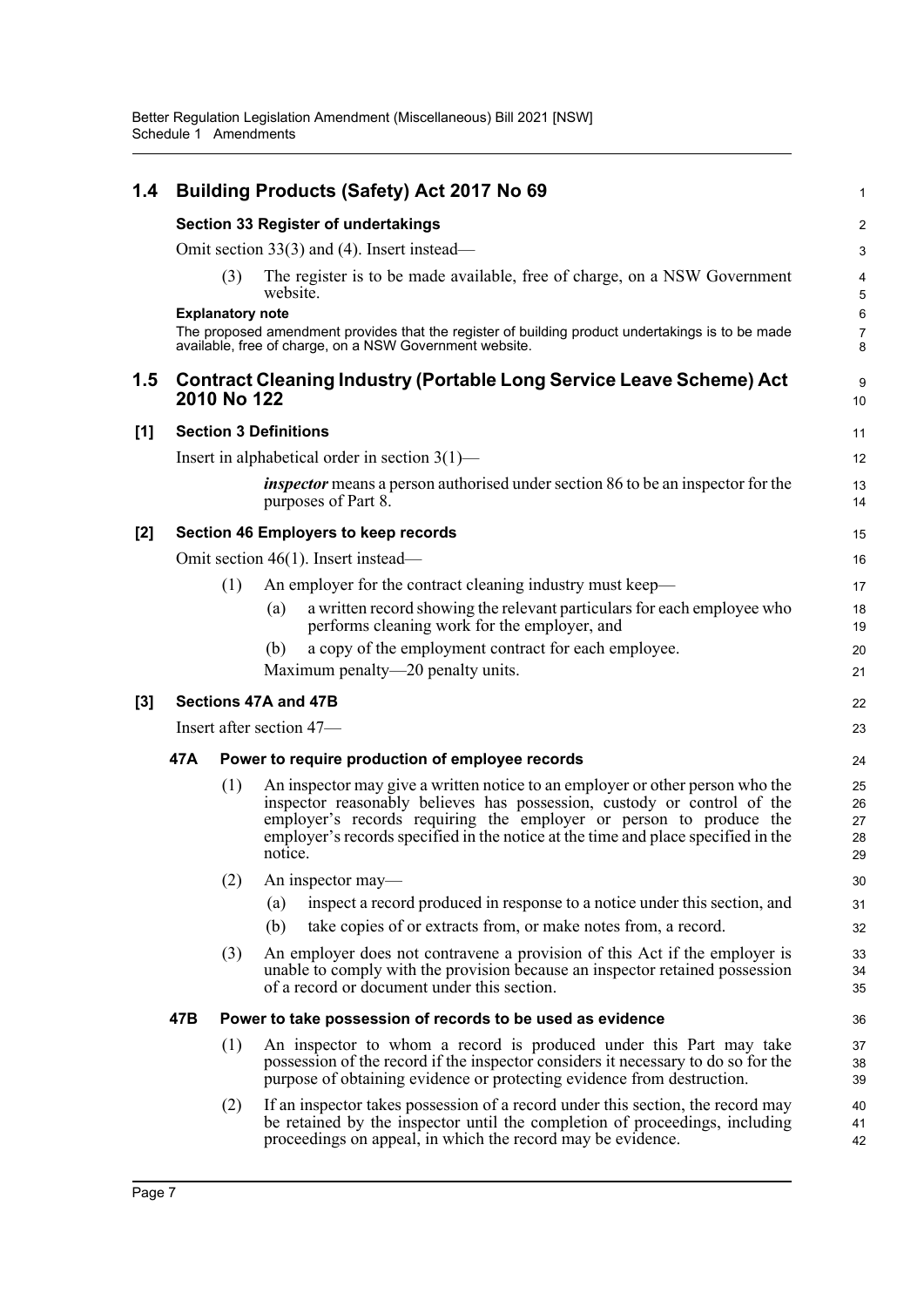|     |      | (3)                 | The person from whom the record was taken must be provided, within a<br>reasonable time after the record is taken, with a copy of the record certified by<br>an inspector as a true copy.                                                                                                                                                                 | 1<br>$\overline{\mathbf{c}}$<br>3 |  |  |  |
|-----|------|---------------------|-----------------------------------------------------------------------------------------------------------------------------------------------------------------------------------------------------------------------------------------------------------------------------------------------------------------------------------------------------------|-----------------------------------|--|--|--|
|     |      | (4)                 | A copy of a record provided under this section is, as evidence, of equal validity<br>to the record of which it is certified to be a copy.                                                                                                                                                                                                                 | 4<br>5                            |  |  |  |
| [4] |      | <b>Section 103A</b> |                                                                                                                                                                                                                                                                                                                                                           | 6                                 |  |  |  |
|     |      |                     | Insert after section 103—                                                                                                                                                                                                                                                                                                                                 | 7                                 |  |  |  |
|     | 103A |                     | <b>Penalty notices</b>                                                                                                                                                                                                                                                                                                                                    | 8                                 |  |  |  |
|     |      | (1)                 | An inspector may issue a penalty notice to a person if it appears to the<br>inspector that the person has committed a penalty notice offence.                                                                                                                                                                                                             | 9<br>10                           |  |  |  |
|     |      | (2)                 | A penalty notice offence is an offence against this Act or the regulations that<br>is prescribed by the regulations as a penalty notice offence.                                                                                                                                                                                                          | 11<br>12                          |  |  |  |
|     |      | (3)                 | The <i>Fines Act 1996</i> applies to a penalty notice issued under this section.<br>Note-The Fines Act 1996 provides that, if a person issued with a penalty notice does<br>not wish to have the matter determined by a court, the person may pay the amount<br>specified in the notice and is not liable to further proceedings for the alleged offence. | 13<br>14<br>15<br>16              |  |  |  |
|     |      | (4)                 | The amount payable under a penalty notice issued under this section is the<br>amount prescribed for the alleged offence by the regulations, not exceeding<br>the maximum amount of penalty that could be imposed for the offence by a<br>court.                                                                                                           | 17<br>18<br>19<br>20              |  |  |  |
|     |      | (5)                 | This section does not limit the operation of any other provision of, or made<br>under, this or any other Act relating to proceedings that may be taken in<br>respect of offences.                                                                                                                                                                         | 21<br>22<br>23                    |  |  |  |
| [5] |      | <b>Section 114A</b> |                                                                                                                                                                                                                                                                                                                                                           | 24                                |  |  |  |
|     |      |                     | Insert after section 114—                                                                                                                                                                                                                                                                                                                                 | 25                                |  |  |  |
|     | 114A |                     | <b>Exchange of information</b>                                                                                                                                                                                                                                                                                                                            |                                   |  |  |  |
|     |      | (1)                 | The Secretary may enter into an arrangement (an <i>information sharing</i><br><b>arrangement</b> ) with a relevant agency for the purposes of sharing or<br>exchanging information held by the Secretary or the agency.                                                                                                                                   | 27<br>28<br>29                    |  |  |  |
|     |      | (2)                 | The information to which an information sharing arrangement may relate is<br>limited to information that assists in the exercise of the functions of—                                                                                                                                                                                                     | 30<br>31                          |  |  |  |
|     |      |                     | (a) the Secretary under this Act or the regulations, or                                                                                                                                                                                                                                                                                                   | 32                                |  |  |  |
|     |      |                     | (b)<br>the relevant agency.                                                                                                                                                                                                                                                                                                                               | 33                                |  |  |  |
|     |      | (3)                 | Under an information sharing arrangement, the Secretary and the relevant<br>agency are authorised—                                                                                                                                                                                                                                                        | 34<br>35                          |  |  |  |
|     |      |                     | to request and receive information held by the other party to the<br>(a)<br>arrangement, and                                                                                                                                                                                                                                                              | 36<br>37                          |  |  |  |
|     |      |                     | to disclose the information to the other party.<br>(b)                                                                                                                                                                                                                                                                                                    | 38                                |  |  |  |
|     |      | (4)                 | In this section—                                                                                                                                                                                                                                                                                                                                          | 39                                |  |  |  |
|     |      |                     | long service agency means an agency of the State, the Commonwealth, or<br>another State or Territory, that exercises functions under legislation with<br>respect to long service schemes, or employers or employees in relation to long<br>service leave.                                                                                                 | 40<br>41<br>42<br>43              |  |  |  |
|     |      |                     | <i>relevant agency</i> includes the following—                                                                                                                                                                                                                                                                                                            | 44                                |  |  |  |
|     |      |                     |                                                                                                                                                                                                                                                                                                                                                           |                                   |  |  |  |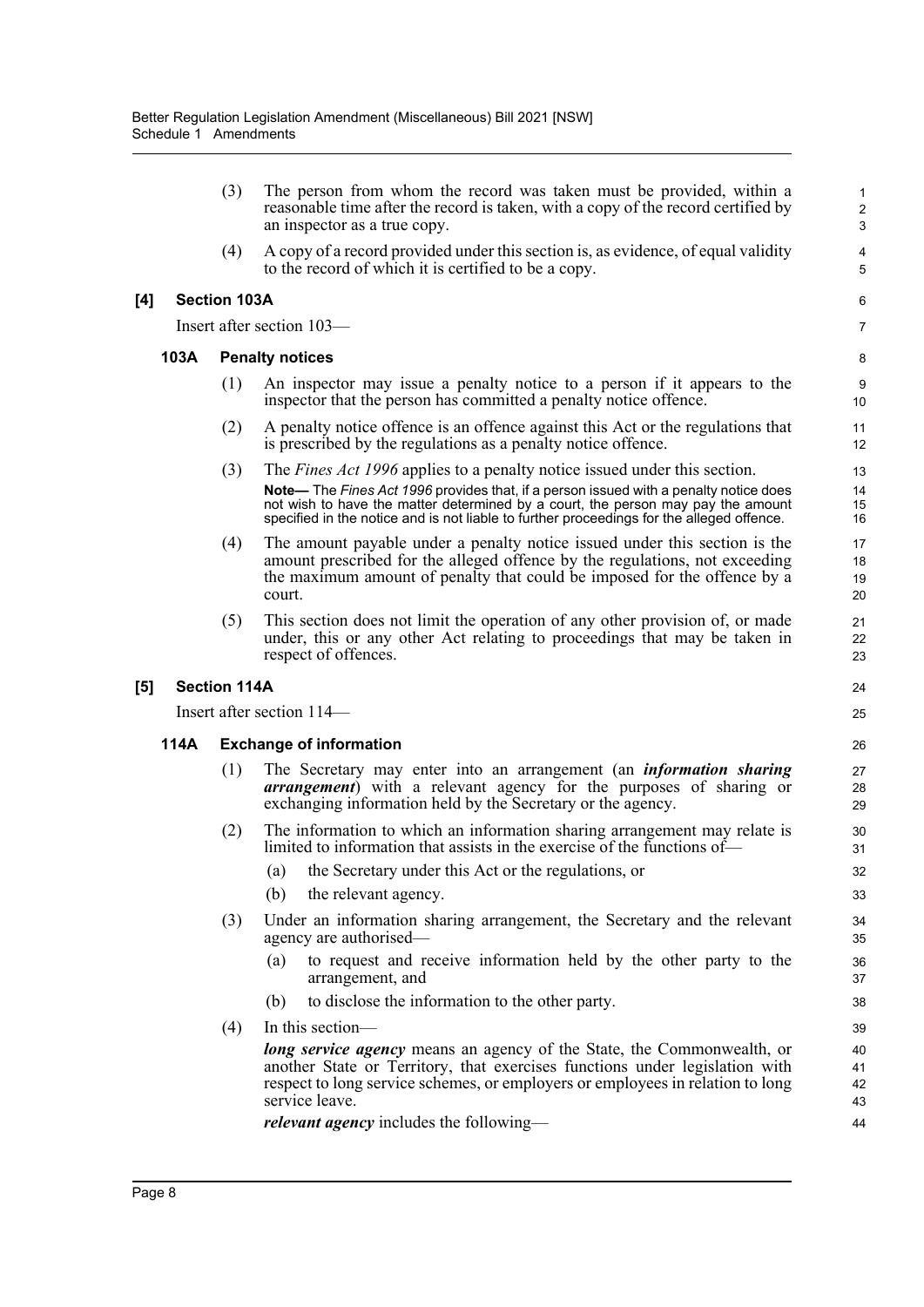|       | (a)                          | a long service agency,                                                                                                                                                                              | $\mathbf{1}$            |
|-------|------------------------------|-----------------------------------------------------------------------------------------------------------------------------------------------------------------------------------------------------|-------------------------|
|       | (b)                          | another agency of the State, the Commonwealth, or another State or<br>Territory,                                                                                                                    | $\overline{c}$<br>3     |
|       | (c)                          | a local council,                                                                                                                                                                                    | $\overline{\mathbf{4}}$ |
|       | (d)                          | a person or body that exercises functions, in the public interest, to<br>protect the interests of long service schemes, employers or employees,                                                     | 5<br>6                  |
|       | (e)                          | a person or body prescribed by the regulations.                                                                                                                                                     | $\overline{7}$          |
|       | <b>Explanatory note</b>      |                                                                                                                                                                                                     | 8                       |
|       |                              | Item [4] of the proposed amendments permits the issuing of penalty notices under the Contract<br>Cleaning Industry (Portable Long Service Leave Scheme) Act 2010.                                   | 9<br>10                 |
|       | amendments.                  | Item [1] makes a consequential amendment to define <i>inspector</i> for the purposes of the proposed                                                                                                | 11<br>12                |
|       | contract for each employee.  | Item [2] requires employers for the contract cleaning industry to keep a copy of the employment                                                                                                     | 13<br>14                |
|       |                              | Item [3] inserts powers for an inspector to require the production of employee records and to take<br>possession of records to be used as evidence.                                                 | 15<br>16                |
|       |                              | Item [5] enables the Secretary of the Department of Customer Service to enter into information<br>sharing arrangements with particular agencies.                                                    | 17<br>18                |
| 1.6   |                              | Design and Building Practitioners Act 2020 No 7                                                                                                                                                     | 19                      |
| [1]   | <b>Section 3 Definitions</b> |                                                                                                                                                                                                     | 20                      |
|       |                              | Insert in alphabetical order in section $3(1)$ —                                                                                                                                                    | 21                      |
|       |                              | relevant authorisation means any of the following-                                                                                                                                                  | 22                      |
|       | (a)                          | registration as an architect under the Architects Act 2003,                                                                                                                                         | 23                      |
|       | (b)                          | registration as a certifier, or accreditation to carry out regulated work,<br>under the Building and Development Certifiers Act 2018,                                                               | 24<br>25                |
|       | (c)                          | a contractor licence, endorsed contractor licence, supervisor certificate,<br>tradesperson certificate or owner-builder permit under the <i>Home</i><br>Building Act 1989,                          | 26<br>27<br>28          |
|       | (d)                          | for a person registered under this Act in one class of registration-<br>registration in another class,                                                                                              | 29<br>30                |
|       | (e)                          | an authorisation or qualification, however described, that—                                                                                                                                         | 31                      |
|       |                              | is issued under the laws of another jurisdiction, and<br>(i)                                                                                                                                        | 32                      |
|       |                              | authorises the holder to carry out work that is substantially<br>(i)<br>similar to the work authorised by an authorisation specified in<br>paragraph $(a)$ , $(b)$ , $(c)$ or $(d)$ ,               | 33<br>34<br>35          |
|       | (f)                          | another authorisation or qualification, however described, prescribed by<br>the regulations.                                                                                                        | 36<br>37                |
| $[2]$ | work                         | Section 46 Grounds for opinion that a person is not a suitable person to carry out                                                                                                                  | 38<br>39                |
|       |                              | Omit section $46(b)$ and (c). Insert instead—                                                                                                                                                       | 40                      |
|       | (b)                          | a relevant authorisation of the person has been suspended or cancelled,<br>other than at the person's request, whether at the time of the person's<br>application for registration or another time, | 41<br>42<br>43          |
|       | (c)                          | the person is disqualified from holding a relevant authorisation, other<br>than on the grounds that the person—                                                                                     | 44<br>45                |
|       |                              | does not reside in the jurisdiction that issues the authorisation, or<br>(i)                                                                                                                        | 46                      |
|       |                              | is a body corporate,<br>(ii)                                                                                                                                                                        | 47                      |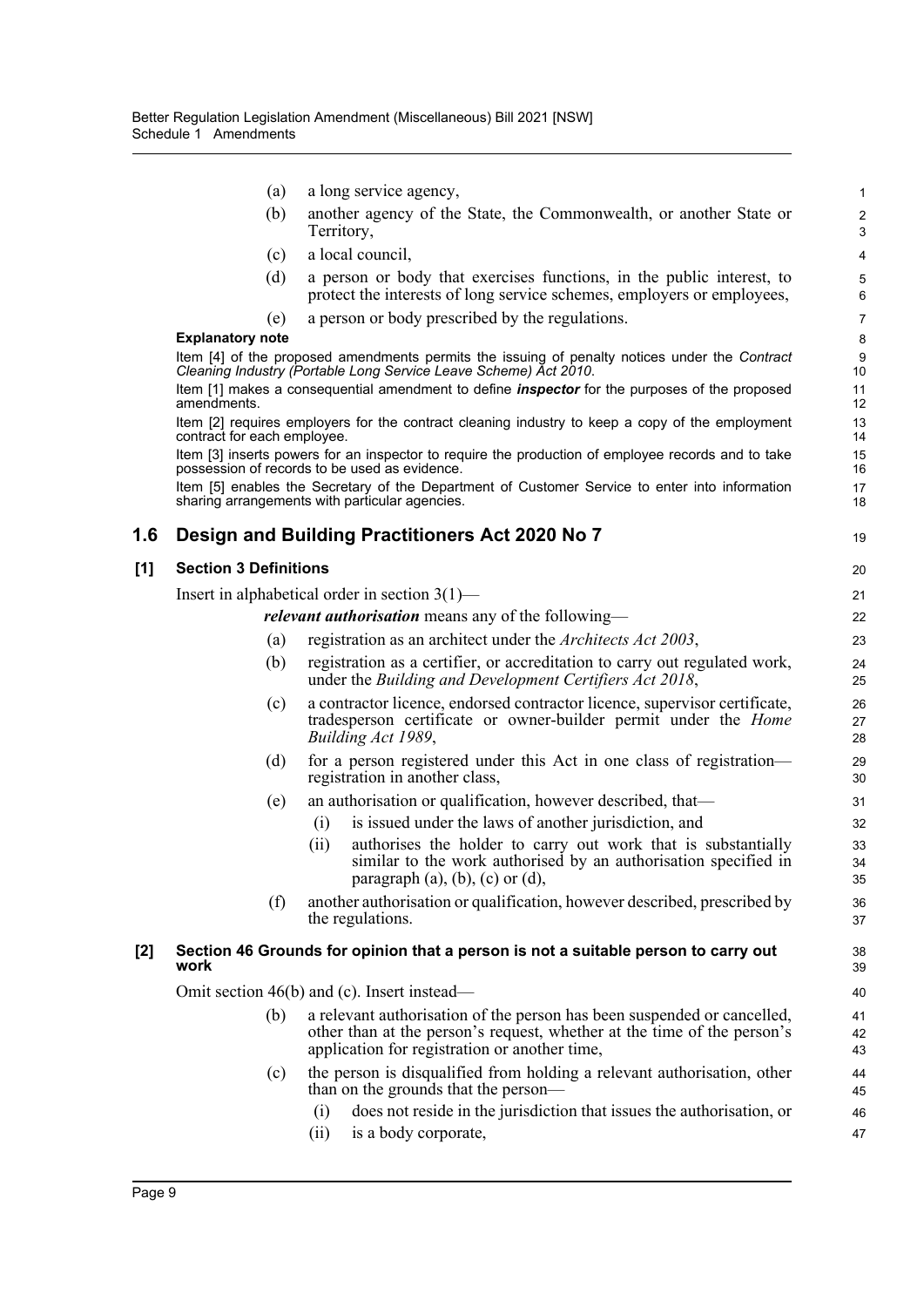| $[3]$ |                                |             |      | Section 60 Registered practitioner to notify Secretary of certain events                                                                                                                                                                                                                                                                                     | 1                                    |
|-------|--------------------------------|-------------|------|--------------------------------------------------------------------------------------------------------------------------------------------------------------------------------------------------------------------------------------------------------------------------------------------------------------------------------------------------------------|--------------------------------------|
|       |                                |             |      | Omit section $60(a)$ . Insert instead—                                                                                                                                                                                                                                                                                                                       | $\overline{c}$                       |
|       |                                | (a)         |      | a relevant authorisation held by the practitioner being suspended or<br>cancelled, other than at the practitioner's request,                                                                                                                                                                                                                                 | $\ensuremath{\mathsf{3}}$<br>4       |
| [4]   | Section 60(d)                  |             |      |                                                                                                                                                                                                                                                                                                                                                              | 5                                    |
|       |                                |             |      | Omit the paragraph. Insert instead—                                                                                                                                                                                                                                                                                                                          | 6                                    |
|       |                                | (d)         |      | the practitioner (including, if the practitioner is a registered body<br>corporate, a director of the body corporate) being investigated by a<br>government agency or a body that issues a relevant authorisation,<br>whether in New South Wales or another Australian jurisdiction, in<br>relation to-                                                      | $\overline{7}$<br>8<br>9<br>10<br>11 |
|       |                                |             | (i)  | the carrying out of work authorised to be carried out under a<br>relevant authorisation, or                                                                                                                                                                                                                                                                  | 12<br>13                             |
|       |                                |             | (ii) | a failure to comply with a relevant authorisation,                                                                                                                                                                                                                                                                                                           | 14                                   |
| [5]   |                                |             |      | Section 64 Grounds for taking disciplinary action                                                                                                                                                                                                                                                                                                            | 15                                   |
|       |                                |             |      | Omit "an equivalent authorisation" wherever occurring in section $64(c)(i)$ and $(ii)$ and $(d)$ .                                                                                                                                                                                                                                                           | 16                                   |
|       |                                |             |      | Insert instead "a relevant authorisation".                                                                                                                                                                                                                                                                                                                   | 17                                   |
| [6]   |                                |             |      | Section 66 Disciplinary action that may be taken by Secretary                                                                                                                                                                                                                                                                                                | 18                                   |
|       | Insert after section $66(1)$ — |             |      |                                                                                                                                                                                                                                                                                                                                                              | 19                                   |
|       | (1A)                           |             |      | If a registered practitioner is a body corporate and the Secretary is satisfied that<br>a ground for taking disciplinary action against the practitioner has been<br>established, the Secretary may take one or more of the following actions<br>against a director of the body corporate—                                                                   | 20<br>21<br>22<br>23                 |
|       |                                | (a)         |      | determine to take no further action against the director,                                                                                                                                                                                                                                                                                                    | 24                                   |
|       |                                | (b)         |      | caution or reprimand the director,                                                                                                                                                                                                                                                                                                                           | 25                                   |
|       |                                | (c)         |      | require the director to undertake specified education or training relating<br>to a particular type of work or business practice within a specified time,                                                                                                                                                                                                     | 26<br>27                             |
|       |                                | (d)         |      | disqualify the director, either temporarily or permanently, from being<br>registered or registered in a particular class.                                                                                                                                                                                                                                    | 28<br>29                             |
|       | (1B)                           | $(1A)(d)$ . |      | The Secretary may suspend the registration of a body corporate during a<br>period when a director of the body corporate is disqualified under subsection                                                                                                                                                                                                     | 30<br>31<br>32                       |
|       | (1C)                           |             |      | The Secretary may take disciplinary action under subsections $(1A)$ and $(1B)$ in<br>addition to, or instead of, taking disciplinary action under subsection (1).                                                                                                                                                                                            | 33<br>34                             |
|       | (1D)                           |             |      | This Part applies to disciplinary action taken under subsection (1A) in the<br>same way as it applies to disciplinary action taken under subsection (1) and<br>references in this Part to registered practitioners extend to the directors of<br>registered body corporates.                                                                                 | 35<br>36<br>37<br>38                 |
|       | (1E)                           |             |      | Sections 65 and 68 apply to disciplinary action taken under subsection (1B).                                                                                                                                                                                                                                                                                 | 39                                   |
|       | <b>Explanatory note</b>        |             |      | Item [1] of the proposed amendments consolidates the concepts of 'equivalent authorisation' and<br>'relevant authorisation', as used in the Design and Building Practitioners Act 2020 and Design and<br>Building Practitioners Regulation 2021, by inserting a single definition of relevant authorisation.<br>Items [2]–[5] make consequential amendments. | 40<br>41<br>42<br>43<br>44           |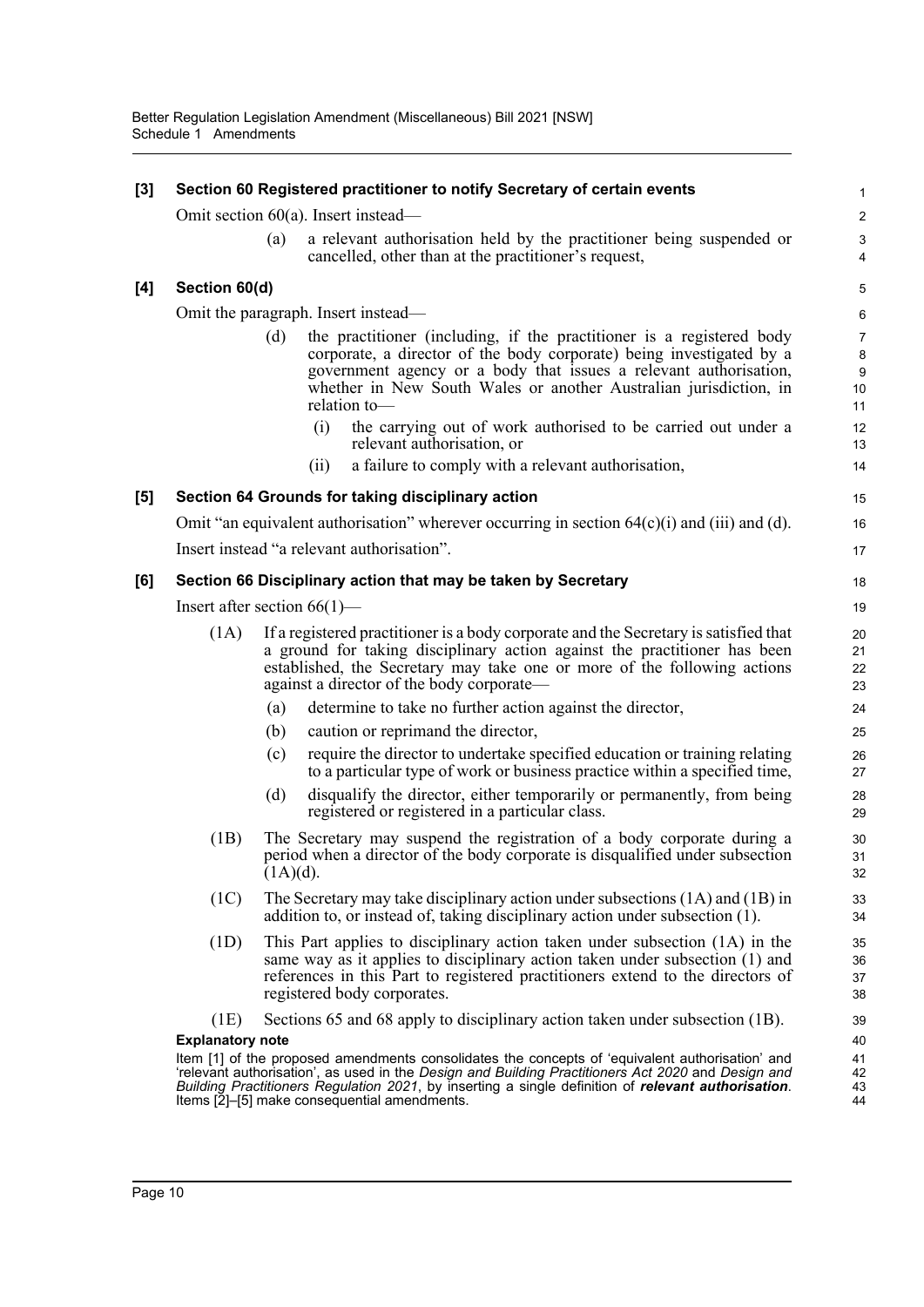|       |     |                         | Item [6] provides that, if a practitioner is a registered body corporate, the Secretary may take<br>disciplinary action under the Act, Part 6 against a director of the body corporate, including action<br>intended to prevent the director from being a director of other registered body corporates. | $\frac{1}{2}$<br>3 |
|-------|-----|-------------------------|---------------------------------------------------------------------------------------------------------------------------------------------------------------------------------------------------------------------------------------------------------------------------------------------------------|--------------------|
| 1.7   |     |                         | <b>Electricity Supply Act 1995 No 94</b>                                                                                                                                                                                                                                                                | 4                  |
|       |     | <b>Section 196</b>      |                                                                                                                                                                                                                                                                                                         | 5                  |
|       |     | <b>Explanatory note</b> | Omit "metering provider" wherever occurring. Insert instead "metering co-ordinator".                                                                                                                                                                                                                    | 6<br>7             |
|       |     |                         | The proposed amendment replaces references to 'metering provider' with 'metering co-ordinator' to<br>ensure consistency with how the terms are used in the national electricity laws.                                                                                                                   | 8<br>9             |
| 1.8   |     |                         | Fair Trading Act 1987 No 68                                                                                                                                                                                                                                                                             | 10                 |
|       |     |                         | <b>Section 86B Register of undertakings</b>                                                                                                                                                                                                                                                             | 11                 |
|       |     |                         | Omit section $86B(3)$ and (4). Insert instead—                                                                                                                                                                                                                                                          | 12                 |
|       |     | (3)                     | The register is to be made available, free of charge, on a NSW Government<br>website.                                                                                                                                                                                                                   | 13<br>14           |
|       |     | <b>Explanatory note</b> |                                                                                                                                                                                                                                                                                                         | 15                 |
|       |     |                         | The proposed amendment provides that the register of enforceable undertakings is to be made<br>available, free of charge, on a NSW Government website.                                                                                                                                                  | 16<br>17           |
| 1.9   |     |                         | <b>Funeral Funds Act 1979 No 106</b>                                                                                                                                                                                                                                                                    | 18                 |
| [1]   |     |                         | Section 49D Qualifications as an independent auditor                                                                                                                                                                                                                                                    | 19                 |
|       |     |                         | Omit section 49D(1). Insert instead—                                                                                                                                                                                                                                                                    | 20                 |
|       |     | (1)                     | A person is not qualified to be an auditor of a pre-paid funeral fund unless the<br>person is—                                                                                                                                                                                                          | 21<br>22           |
|       |     |                         | a registered company auditor, or<br>(a)                                                                                                                                                                                                                                                                 | 23                 |
|       |     |                         | an authorised audit company.<br>(b)                                                                                                                                                                                                                                                                     | 24                 |
| $[2]$ |     | Section 49D(4)          |                                                                                                                                                                                                                                                                                                         | 25                 |
|       |     |                         | Insert after section $49D(3)$ —                                                                                                                                                                                                                                                                         | 26                 |
|       |     | (4)                     | In this section-                                                                                                                                                                                                                                                                                        | 27                 |
|       |     |                         | <b><i>authorised audit company</i></b> has the same meaning as in the <i>Corporations Act</i><br>2001 of the Commonwealth.                                                                                                                                                                              | 28<br>29           |
|       |     |                         | <i>registered company auditor</i> has the same meaning as in the <i>Corporations Act</i><br>2001 of the Commonwealth.                                                                                                                                                                                   | 30<br>31           |
| [3]   |     | <b>Section 491</b>      |                                                                                                                                                                                                                                                                                                         | 32                 |
|       |     |                         | Omit the section. Insert instead—                                                                                                                                                                                                                                                                       | 33                 |
|       | 491 |                         | <b>Access to annual returns</b>                                                                                                                                                                                                                                                                         | 34                 |
|       |     | (1)                     | This section applies to returns lodged with the Secretary under section 49G.                                                                                                                                                                                                                            | 35                 |
|       |     | (2)                     | The Secretary may make a return publicly available on a NSW Government<br>website.                                                                                                                                                                                                                      | 36<br>37           |
|       |     | (3)                     | A person who has an interest in a return that has not been made publicly<br>available may make a request to the Secretary for a copy of the return.                                                                                                                                                     | 38<br>39           |
|       |     |                         |                                                                                                                                                                                                                                                                                                         |                    |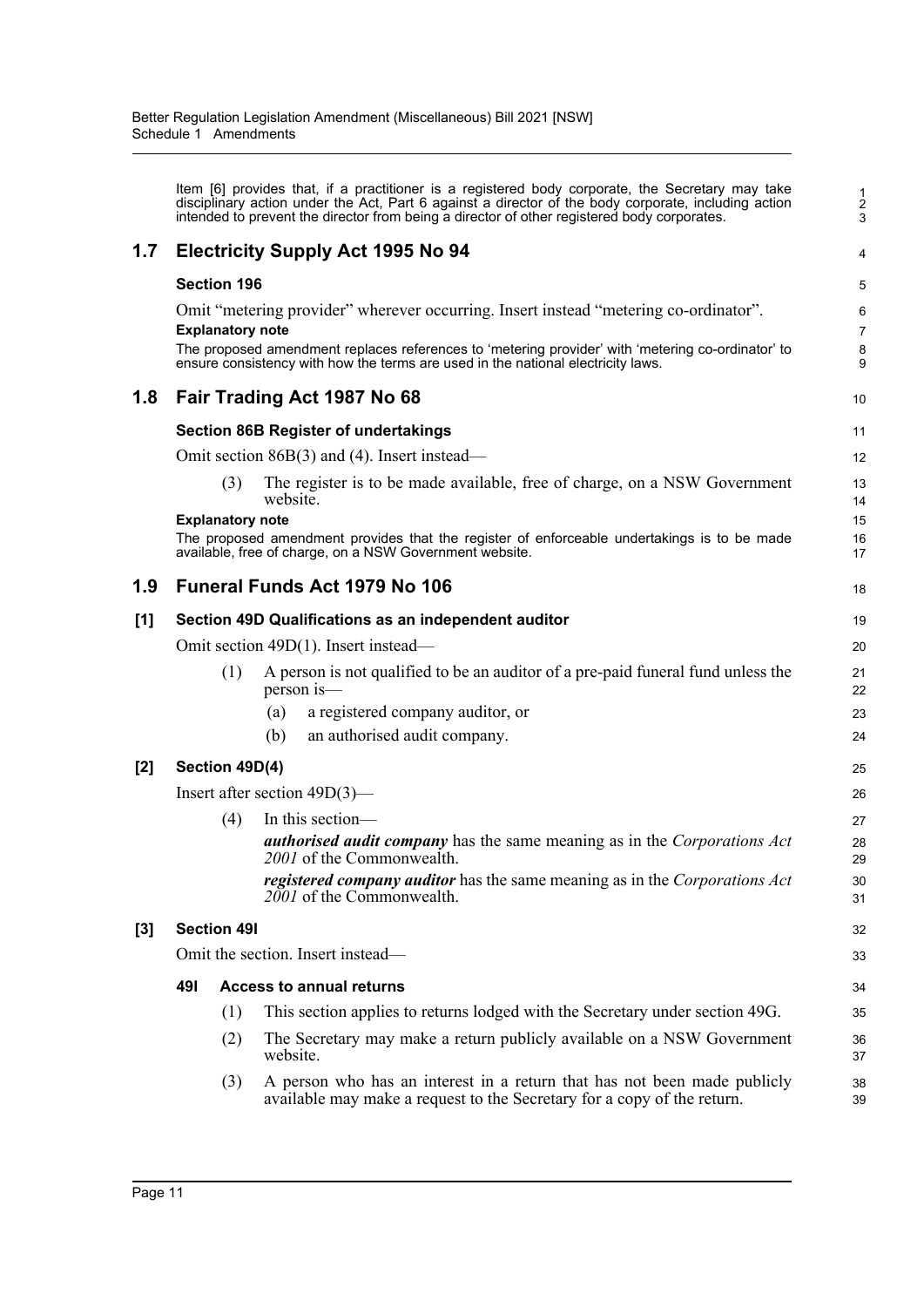|       | (4)                     | On payment by the person of the fee prescribed by the regulations, the<br>Secretary must ensure the person is provided with a copy of the return in a<br>manner determined by the Secretary.                                                                                                         | $\mathbf{1}$<br>$\overline{c}$<br>$\mathbf{3}$ |
|-------|-------------------------|------------------------------------------------------------------------------------------------------------------------------------------------------------------------------------------------------------------------------------------------------------------------------------------------------|------------------------------------------------|
|       | (5)                     | The Secretary may issue guidelines in relation to the publication and provision<br>of returns under this section.                                                                                                                                                                                    | 4<br>5                                         |
|       | <b>Explanatory note</b> |                                                                                                                                                                                                                                                                                                      | 6                                              |
|       |                         | Item [1] of the proposed amendments provides that a registered company auditor or an authorised<br>audit company may be appointed as an independent auditor of a pre-paid funeral fund. Item [2] makes<br>a consequential amendment.                                                                 | $\overline{7}$<br>8<br>9                       |
|       |                         | Item [3] provides for the publication and provision of annual returns of pre-paid funeral funds lodged<br>with the Secretary, and, as a consequence, removes the need for a person to attend a government<br>office to request a copy of a return.                                                   | 10<br>11<br>12                                 |
|       |                         | 1.10 Funeral Funds Regulation 2016                                                                                                                                                                                                                                                                   | 13                                             |
| [1]   | <b>Schedule 4 Fees</b>  |                                                                                                                                                                                                                                                                                                      | 14                                             |
|       |                         | Omit "49I (a) or" and "49G or" from Part 1, item 10.                                                                                                                                                                                                                                                 | 15                                             |
| $[2]$ |                         | Schedule 4, Part 1, item 11                                                                                                                                                                                                                                                                          | 16                                             |
|       |                         | Omit "49I (b)". Insert instead "49I(4)".                                                                                                                                                                                                                                                             | 17                                             |
|       | <b>Explanatory note</b> |                                                                                                                                                                                                                                                                                                      | 18                                             |
|       |                         | The proposed amendments make consequential amendments as a result of the amendments by this<br>Act to the Funeral Funds Act 1979.                                                                                                                                                                    | 19<br>20                                       |
|       |                         | 1.11 Home Building Act 1989 No 147                                                                                                                                                                                                                                                                   | 21                                             |
| [1]   |                         | Section 51 Improper conduct: generally                                                                                                                                                                                                                                                               | 22                                             |
|       |                         | Insert "before the date specified in the order" after "Part $3A$ " in section $51(2)(b)$ .                                                                                                                                                                                                           | 23                                             |
| [2]   |                         | Section 54 Improper conduct: members of partnerships or officers of corporations                                                                                                                                                                                                                     | 24                                             |
|       |                         | Omit section $54(4)$ and (5).                                                                                                                                                                                                                                                                        | 25                                             |
| $[3]$ |                         | Section 62 Disciplinary action that may be taken by Secretary                                                                                                                                                                                                                                        | 26                                             |
|       |                         | Insert at the end of the section-                                                                                                                                                                                                                                                                    | 27                                             |
|       | (2)                     | If the holder of the authority is a partnership or corporation, the Secretary may<br>take a disciplinary action specified in subsection (1) against the following<br>individuals-                                                                                                                    | 28<br>29<br>30                                 |
|       |                         | (a) a member of the partnership,                                                                                                                                                                                                                                                                     | 31                                             |
|       |                         | an officer of a corporation that is a member of the partnership,<br>(b)                                                                                                                                                                                                                              | 32                                             |
|       |                         | an officer of the corporation.<br>(c)                                                                                                                                                                                                                                                                | 33                                             |
|       | (3)                     | The Secretary may take disciplinary action under subsection $(2)$ in addition to,<br>or instead of, taking disciplinary action under subsection (1).                                                                                                                                                 | 34<br>35                                       |
|       | (4)                     | This Division applies to disciplinary action taken under subsection (2) in the<br>same way as it applies to disciplinary action taken under subsection (1) and<br>references in this Division to the holder of an authority extend to the<br>individuals referred to in subsection (2).              | 36<br>37<br>38<br>39                           |
|       | <b>Explanatory note</b> |                                                                                                                                                                                                                                                                                                      | 40                                             |
|       |                         | Item [1] of the proposed amendments clarifies that the holder of a contractor licence is guilty of<br>improper conduct if the holder does not comply with the requirements of a rectification order under<br>the Home Building Act 1989, Part 3A, Division 2 before the date specified in the order. | 41<br>42<br>43                                 |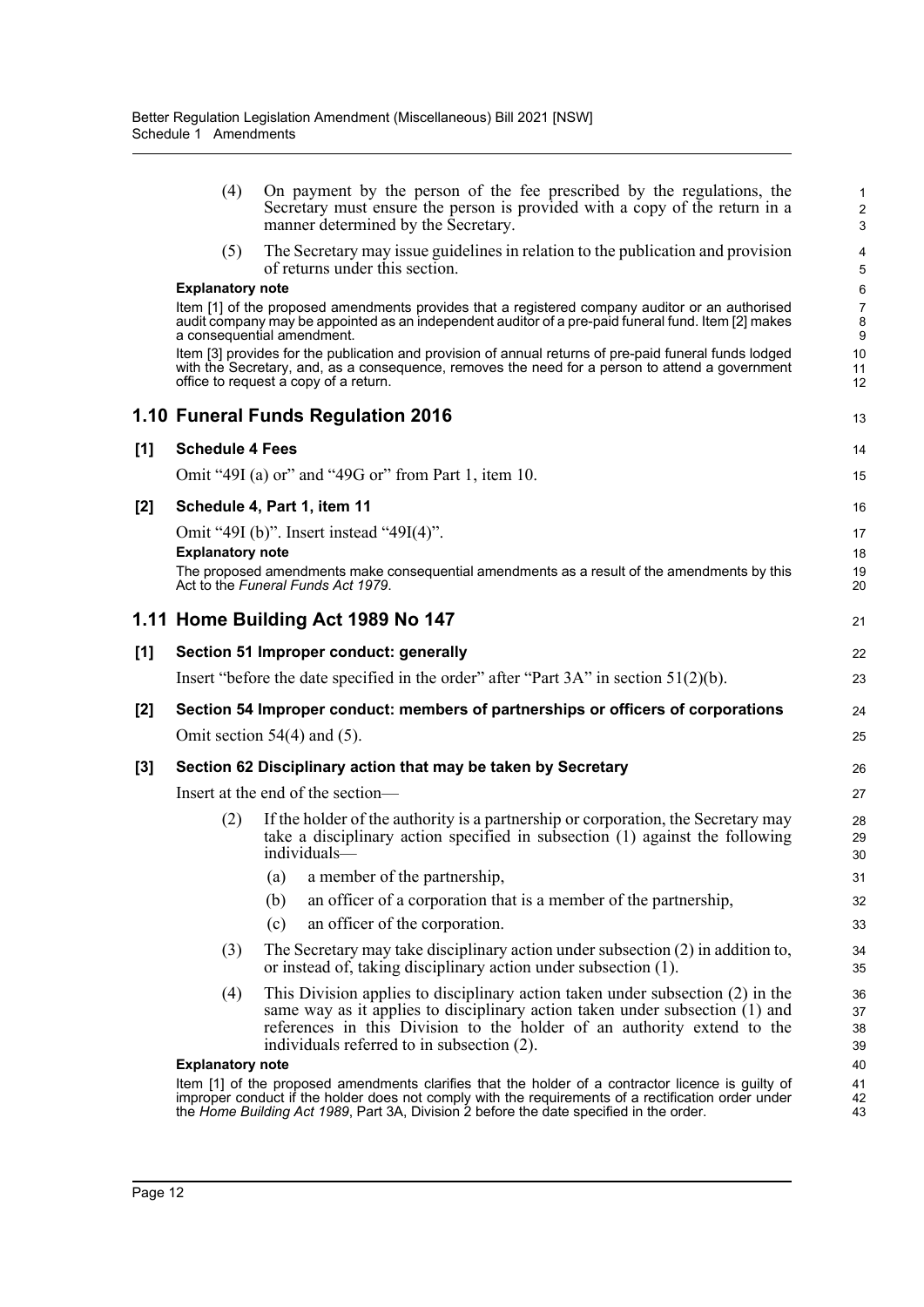|     | Item [3] provides that, if the holder of an authority is a partnership or corporation, the Secretary may<br>take disciplinary action against members of the partnership, officers of corporations that are members<br>of the partnership and officers of the corporation. Item [2] makes a consequential amendment. |                                                                                                                                                                                                |                                                                                                                                                                                                                                                           |                      |  |  |  |  |
|-----|---------------------------------------------------------------------------------------------------------------------------------------------------------------------------------------------------------------------------------------------------------------------------------------------------------------------|------------------------------------------------------------------------------------------------------------------------------------------------------------------------------------------------|-----------------------------------------------------------------------------------------------------------------------------------------------------------------------------------------------------------------------------------------------------------|----------------------|--|--|--|--|
|     | Powers) Act 2020 No 9                                                                                                                                                                                                                                                                                               |                                                                                                                                                                                                | 1.12 Residential Apartment Buildings (Compliance and Enforcement                                                                                                                                                                                          | 4<br>5               |  |  |  |  |
| [1] | <b>Section 3 Definitions</b>                                                                                                                                                                                                                                                                                        |                                                                                                                                                                                                |                                                                                                                                                                                                                                                           |                      |  |  |  |  |
|     | Insert in alphabetical order in section $3(1)$ —                                                                                                                                                                                                                                                                    |                                                                                                                                                                                                |                                                                                                                                                                                                                                                           |                      |  |  |  |  |
|     | <i>rectification bond</i> —see section 28.                                                                                                                                                                                                                                                                          |                                                                                                                                                                                                |                                                                                                                                                                                                                                                           |                      |  |  |  |  |
| [2] | Section 9 Occupation certificates and strata plan registrations not to occur in certain<br>circumstances                                                                                                                                                                                                            |                                                                                                                                                                                                |                                                                                                                                                                                                                                                           |                      |  |  |  |  |
|     | Insert after section $9(1)(c)$ —                                                                                                                                                                                                                                                                                    |                                                                                                                                                                                                |                                                                                                                                                                                                                                                           | 11                   |  |  |  |  |
|     |                                                                                                                                                                                                                                                                                                                     | (c1)                                                                                                                                                                                           | a rectification bond required under the terms of an undertaking given by<br>the developer relating to the residential apartment building has not been<br>provided to the Secretary,                                                                       | 12<br>13<br>14       |  |  |  |  |
| [3] | <b>Section 28 Undertakings</b>                                                                                                                                                                                                                                                                                      |                                                                                                                                                                                                |                                                                                                                                                                                                                                                           |                      |  |  |  |  |
|     | Omit "either or both" from section 28(2). Insert instead "one or more".                                                                                                                                                                                                                                             |                                                                                                                                                                                                |                                                                                                                                                                                                                                                           |                      |  |  |  |  |
| [4] | <b>Section 28(2)(c)</b>                                                                                                                                                                                                                                                                                             |                                                                                                                                                                                                |                                                                                                                                                                                                                                                           |                      |  |  |  |  |
|     | Insert after section $28(2)(b)$ —                                                                                                                                                                                                                                                                                   |                                                                                                                                                                                                |                                                                                                                                                                                                                                                           |                      |  |  |  |  |
|     |                                                                                                                                                                                                                                                                                                                     | (c)                                                                                                                                                                                            | provide the Secretary with a rectification bond that may be claimed or<br>realised by the Secretary to meet the costs of eliminating, minimising or<br>remediating a serious defect or a potential serious defect in a residential<br>apartment building. | 19<br>20<br>21<br>22 |  |  |  |  |
| [5] | Section 28(2A)                                                                                                                                                                                                                                                                                                      |                                                                                                                                                                                                |                                                                                                                                                                                                                                                           |                      |  |  |  |  |
|     | Insert after section $28(2)$ —                                                                                                                                                                                                                                                                                      |                                                                                                                                                                                                |                                                                                                                                                                                                                                                           |                      |  |  |  |  |
|     | (2A)                                                                                                                                                                                                                                                                                                                | If an undertaking requires a developer to provide a rectification bond, the<br>undertaking must include—                                                                                       |                                                                                                                                                                                                                                                           |                      |  |  |  |  |
|     |                                                                                                                                                                                                                                                                                                                     | (a)                                                                                                                                                                                            | the circumstances in which the rectification bond may be claimed or<br>realised, and                                                                                                                                                                      | 27<br>28             |  |  |  |  |
|     |                                                                                                                                                                                                                                                                                                                     | (b)                                                                                                                                                                                            | the procedure for claiming or realising the rectification bond.                                                                                                                                                                                           | 29                   |  |  |  |  |
| [6] | Section 28(4)                                                                                                                                                                                                                                                                                                       |                                                                                                                                                                                                |                                                                                                                                                                                                                                                           |                      |  |  |  |  |
|     | Insert after section $28(3)$ —                                                                                                                                                                                                                                                                                      |                                                                                                                                                                                                |                                                                                                                                                                                                                                                           |                      |  |  |  |  |
|     | (4)                                                                                                                                                                                                                                                                                                                 | In this section-                                                                                                                                                                               |                                                                                                                                                                                                                                                           |                      |  |  |  |  |
|     |                                                                                                                                                                                                                                                                                                                     | <i>rectification bond</i> means a bank guarantee, bond or other form of security<br>acceptable to the Secretary.                                                                               |                                                                                                                                                                                                                                                           | 33<br>34             |  |  |  |  |
| [7] | Section 33 Power to order rectification                                                                                                                                                                                                                                                                             |                                                                                                                                                                                                |                                                                                                                                                                                                                                                           |                      |  |  |  |  |
|     | Omit section 33(1). Insert instead—                                                                                                                                                                                                                                                                                 |                                                                                                                                                                                                |                                                                                                                                                                                                                                                           |                      |  |  |  |  |
|     | (1)                                                                                                                                                                                                                                                                                                                 | The Secretary may give an order under this Part to a developer in relation to<br>building work (a <b>building work rectification order</b> ) if the Secretary has a<br>reasonable belief that— |                                                                                                                                                                                                                                                           |                      |  |  |  |  |
|     |                                                                                                                                                                                                                                                                                                                     | (a)                                                                                                                                                                                            | the building work was or is being carried out in a way that could result<br>in a serious defect in a residential apartment building, or                                                                                                                   | 40<br>41             |  |  |  |  |
|     |                                                                                                                                                                                                                                                                                                                     | (b)                                                                                                                                                                                            | a residential apartment building has a serious defect.                                                                                                                                                                                                    | 42                   |  |  |  |  |

(b) a residential apartment building has a serious defect.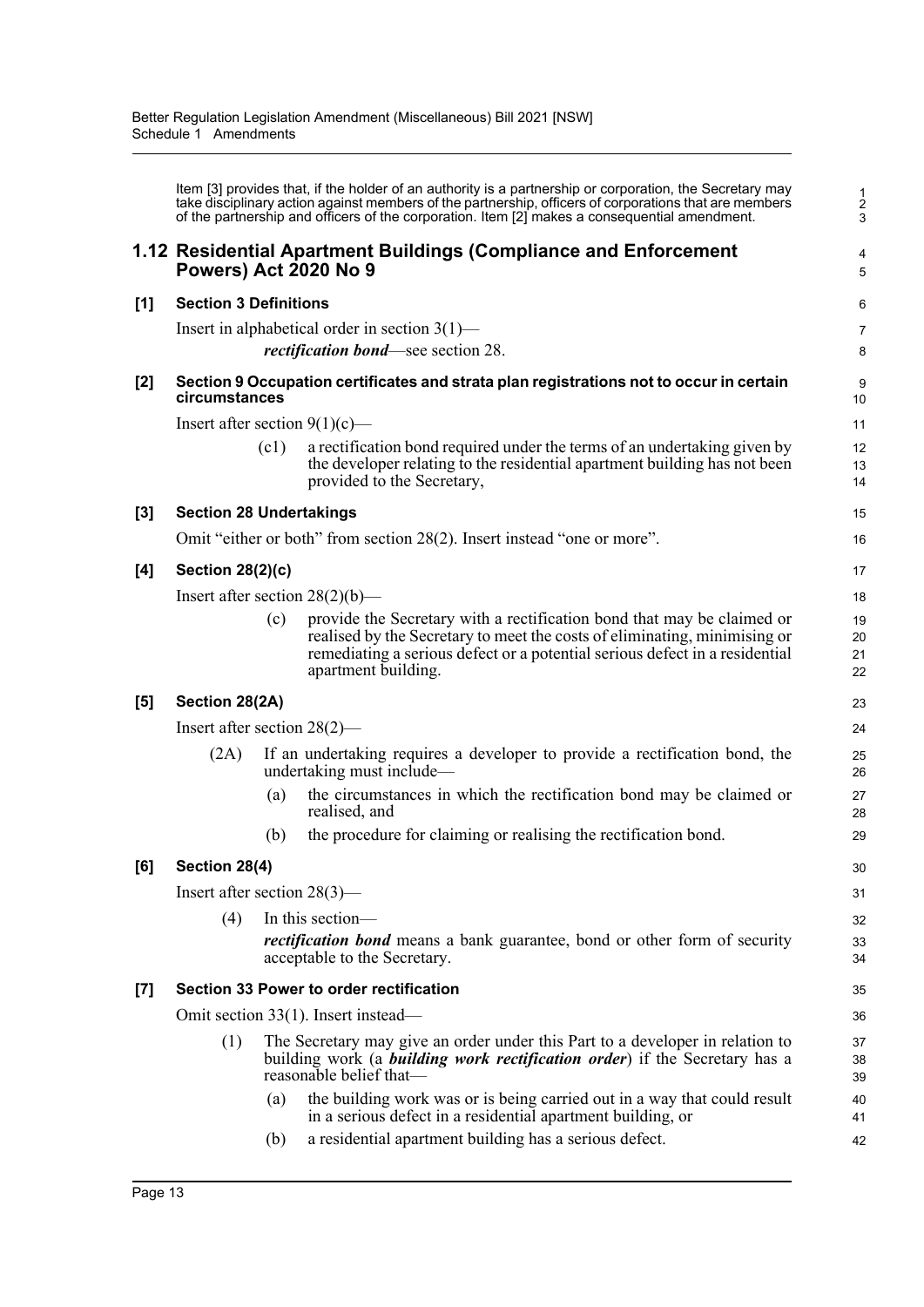### **[8] Section 45 Notice to be given to other persons and bodies of proposed order** Omit section 45(1)(d). **[9] Section 56A** Insert after section 56— **56A Publicity orders** (1) If a person is convicted by a court of an offence under this Act or the regulations, the court may order the person to take specified action to

- (a) the offence, including the circumstances of the offence, and
- (b) the consequences of the offence, and
- (c) a prohibition order, building work rectification order or stop work order made in connection with the person, and

1  $\mathcal{L}$ 

3 4

- (d) a penalty imposed on the person under this Act or the regulations.
- (2) The court may, in the order, fix a period for compliance and impose other requirements the court considers necessary or expedient for enforcement of the order.
- (3) If a person fails to comply with an order, the prosecutor or a person authorised by the prosecutor may take action to carry out the order as far as may be practicable, including action to publicise the failure to comply with the order.
- (4) The reasonable cost of taking action referred to in subsection (3) is recoverable by the prosecutor or person taking the action, in a court of competent jurisdiction, as a debt from the person.

### **[10] Section 68 Regulations**

Insert after section  $68(2)(a)$ —

publicise—

(a1) undertakings given by developers,

#### **Explanatory note**

Items [4]–[6] of the proposed amendments provide that the Secretary may accept an undertaking from a developer to provide a bank guarantee, bond or other form of security (a *rectification bond*) to the Secretary that may be applied to the costs of eliminating, minimising or remediating a serious defect or a potential serious defect in a residential apartment building. Items [1] and [3] make consequential amendments. Item [10] inserts a new regulation-making power relating to undertakings.

Item [2] enables the Secretary to make an order prohibiting the issue of an occupation certificate in relation to a residential apartment building if a developer fails to provide the Secretary with a rectification bond required under the terms of an undertaking given by the developer.

Item [7] enables the Secretary to give a building work rectification order to a developer if the Secretary has a reasonable belief that a residential apartment building has a serious defect. Currently, this order is only able to be given to a developer if the Secretary has a reasonable belief that building work was or is being carried out in a way that could result in a serious defect in the residential apartment building.

Item [8] removes the requirement for the Registrar-General to be notified of, and given the opportunity to make written representations about, a proposed building work rectification order.

Item [9] enables a court order to be made requiring a person convicted of an offence under the *Residential Apartment Buildings (Compliance and Enforcement Powers) Act 2020* or the regulations under that Act to publicise the offence. The person may also be required to publicise other matters, including if a prohibition order, building work rectification order or stop work order has been made in connection with the person.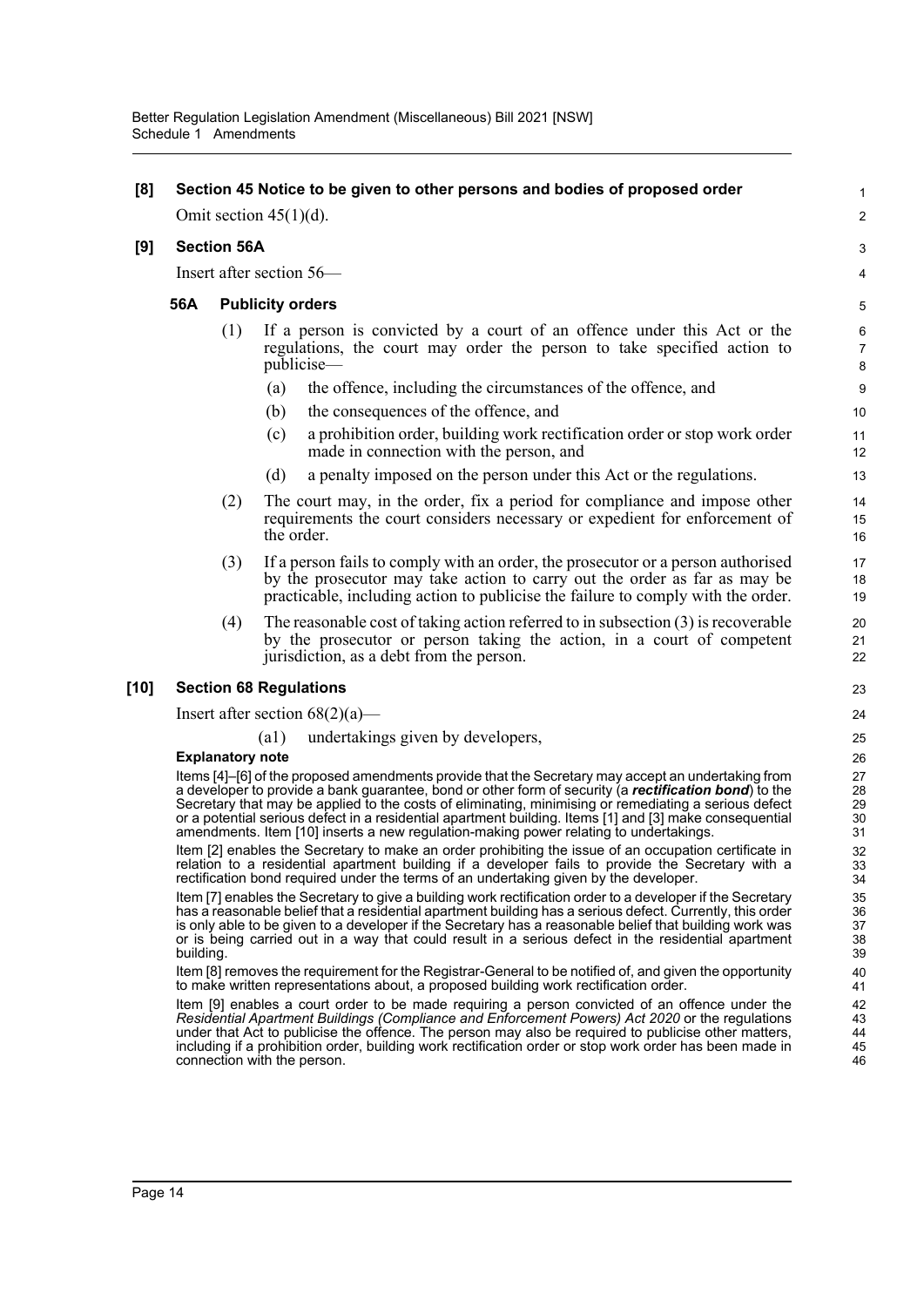|       |                                                                                        |                                                                                       | 1.13 Retirement Villages Act 1999 No 81                                                                                                                                                                                                      | 1                         |  |  |  |
|-------|----------------------------------------------------------------------------------------|---------------------------------------------------------------------------------------|----------------------------------------------------------------------------------------------------------------------------------------------------------------------------------------------------------------------------------------------|---------------------------|--|--|--|
| [1]   | Section 120B Any surplus to be carried over                                            |                                                                                       |                                                                                                                                                                                                                                              |                           |  |  |  |
|       | Omit section $120B(1)(b)$ . Insert instead—                                            |                                                                                       |                                                                                                                                                                                                                                              |                           |  |  |  |
|       |                                                                                        | (b)                                                                                   | the residents of the village consent to a proposal that the operator<br>distribute the whole or any part of the surplus (the <i>distributable</i><br><i>amount</i> ) to the existing residents of the village as follows—                    | 4<br>5<br>$6\phantom{1}6$ |  |  |  |
|       |                                                                                        |                                                                                       | by allocating a per-premises amount to each existing residential<br>(i)<br>premises in the village,                                                                                                                                          | $\boldsymbol{7}$<br>8     |  |  |  |
|       |                                                                                        |                                                                                       | by distributing the per-premises amount allocated to each<br>(i)<br>existing residential premises equally between the existing<br>residents of the premises.                                                                                 | 9<br>10<br>11             |  |  |  |
| [2]   | <b>Section 120B(5)</b><br>12                                                           |                                                                                       |                                                                                                                                                                                                                                              |                           |  |  |  |
|       | Insert after section $120B(4)$ —                                                       |                                                                                       |                                                                                                                                                                                                                                              |                           |  |  |  |
|       | (5)<br>In this section—                                                                |                                                                                       |                                                                                                                                                                                                                                              |                           |  |  |  |
|       |                                                                                        | village.                                                                              | <i>per-premises amount</i> means an amount equal to the distributable amount<br>divided by the number of existing residential premises in the retirement                                                                                     | 15<br>16<br>17            |  |  |  |
| $[3]$ |                                                                                        |                                                                                       | <b>Section 168 Sale of premises</b>                                                                                                                                                                                                          | 18                        |  |  |  |
|       | Insert at the end of section $168(5)$ —                                                |                                                                                       |                                                                                                                                                                                                                                              |                           |  |  |  |
|       |                                                                                        |                                                                                       | Maximum penalty-50 penalty units.                                                                                                                                                                                                            | 20                        |  |  |  |
| [4]   | Section 182AB Former occupant may apply for payment of exit entitlement                |                                                                                       |                                                                                                                                                                                                                                              |                           |  |  |  |
|       | Omit section 182AB(8). Insert instead—                                                 |                                                                                       |                                                                                                                                                                                                                                              |                           |  |  |  |
|       | (8)                                                                                    |                                                                                       | If the Secretary does not make the exit entitlement order under section 182AC,<br>the former occupant may not make another application for an exit entitlement<br>order for the same residential premises until after the end of the period— | 23<br>24<br>25            |  |  |  |
|       |                                                                                        | (a)                                                                                   | starting on the day the immediately proceeding application was made,<br>and                                                                                                                                                                  | 26<br>27                  |  |  |  |
|       |                                                                                        | (b)                                                                                   | ending on-                                                                                                                                                                                                                                   | 28                        |  |  |  |
|       |                                                                                        |                                                                                       | the day prescribed by the regulations, or<br>(i)                                                                                                                                                                                             | 29                        |  |  |  |
|       |                                                                                        |                                                                                       | a later day approved by the Secretary under section 182AE.<br>(ii)                                                                                                                                                                           | 30                        |  |  |  |
| [5]   | Section 182AE Secretary may extend period before exit entitlement order may be<br>made |                                                                                       |                                                                                                                                                                                                                                              |                           |  |  |  |
|       | Omit section 182AE(1). Insert instead—                                                 |                                                                                       |                                                                                                                                                                                                                                              |                           |  |  |  |
|       | (1)                                                                                    | The Secretary may, on application by an operator of a retirement village,<br>approve- |                                                                                                                                                                                                                                              |                           |  |  |  |
|       |                                                                                        | (a)                                                                                   | a period longer than the period prescribed by the regulations for the<br>purposes of section 182AB(9), definition of <i>prescribed period</i> ,<br>paragraph (a), or                                                                         | 36<br>37<br>38            |  |  |  |
|       |                                                                                        | (b)                                                                                   | a later day than the day prescribed by the regulations for the purposes of<br>section $182AB(8)(b)(ii)$ .                                                                                                                                    | 39<br>40                  |  |  |  |
| [6]   | agreement                                                                              |                                                                                       | Section 182AI Independent valuer to determine value of residential premises if no                                                                                                                                                            | 41<br>42                  |  |  |  |
|       | Insert at the end of section $182AI(4)(c)$ —                                           |                                                                                       |                                                                                                                                                                                                                                              |                           |  |  |  |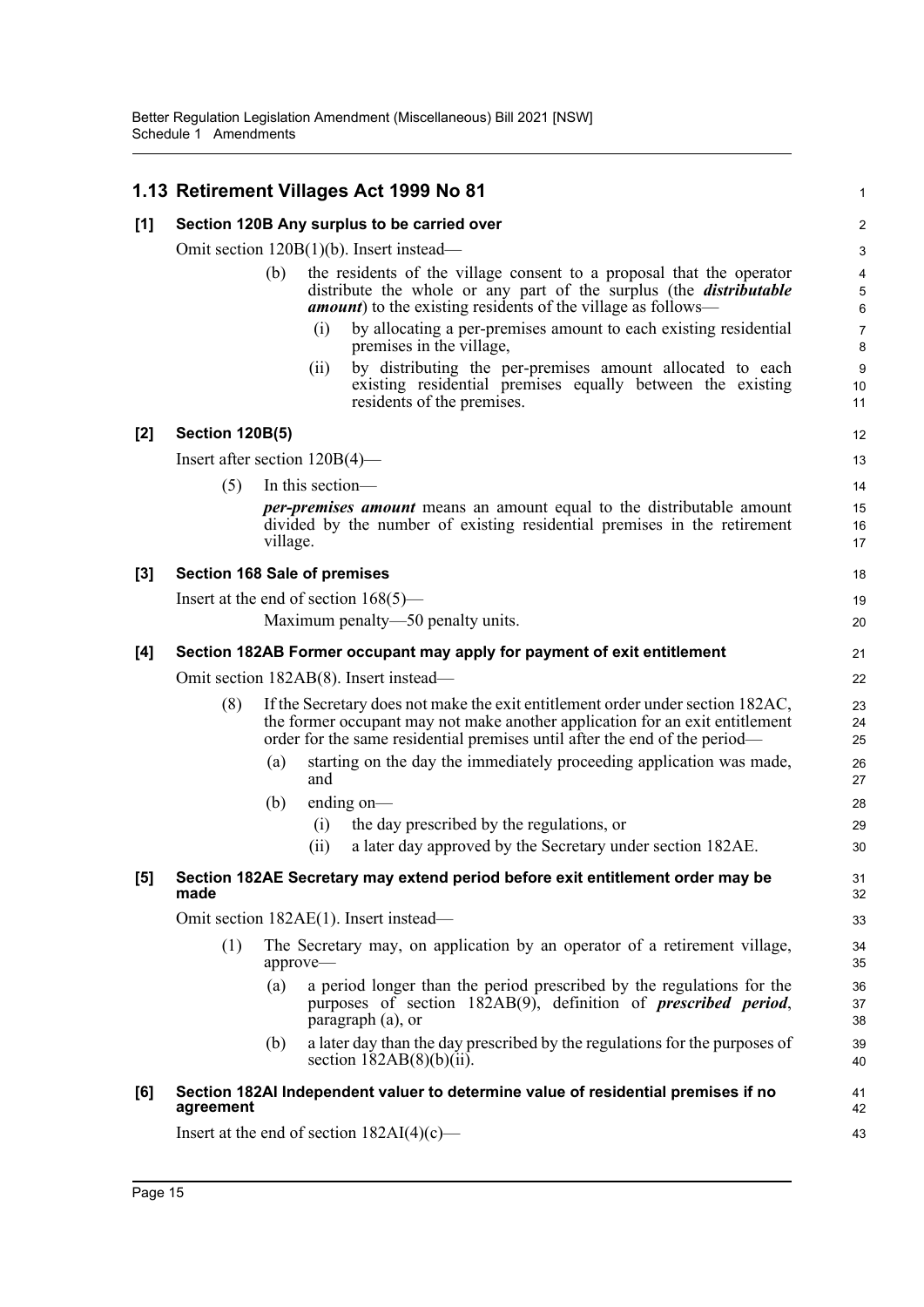|     |                                                                                                                                                                                                                                                                                                                                                                                     |                                                                                                                                             | , and                                                                                                                                                     | 1                            |  |  |  |  |  |
|-----|-------------------------------------------------------------------------------------------------------------------------------------------------------------------------------------------------------------------------------------------------------------------------------------------------------------------------------------------------------------------------------------|---------------------------------------------------------------------------------------------------------------------------------------------|-----------------------------------------------------------------------------------------------------------------------------------------------------------|------------------------------|--|--|--|--|--|
|     |                                                                                                                                                                                                                                                                                                                                                                                     | (d)                                                                                                                                         | include, or be accompanied by, any other information prescribed by the<br>regulations.                                                                    | $\overline{\mathbf{c}}$<br>3 |  |  |  |  |  |
|     | <b>Explanatory note</b>                                                                                                                                                                                                                                                                                                                                                             |                                                                                                                                             |                                                                                                                                                           |                              |  |  |  |  |  |
|     | Items [1] and [2] of the proposed amendments provide that a surplus, or part of a surplus, in the annual<br>accounts of a retirement village may, with the agreement of the existing residents of the village, be<br>distributed equally based on the number of existing residential premises in the village rather than the<br>number of existing residents.                       |                                                                                                                                             |                                                                                                                                                           |                              |  |  |  |  |  |
|     | Item [3] provides for a maximum penalty of 50 penalty units for the failure of a person appointed by a<br>resident of a retirement village to sell the resident's premises to notify the resident of offers to<br>purchase the premises or give the resident reports on the marketing of, and inquiries relating to, the<br>premises.                                               |                                                                                                                                             |                                                                                                                                                           |                              |  |  |  |  |  |
|     | Items [4] and [5] clarify that if a former occupant of residential premises in a retirement village applies<br>for an exit entitlement order and the Secretary does not make the order, the former occupant must<br>not make another application for an exit entitlement order until the expiration of a further prescribed<br>period or a longer period approved by the Secretary. |                                                                                                                                             |                                                                                                                                                           |                              |  |  |  |  |  |
|     |                                                                                                                                                                                                                                                                                                                                                                                     |                                                                                                                                             | Item [6] enables the regulations to prescribe additional information that a valuer must include in a<br>valuation of a residence in a retirement village. | 17<br>18                     |  |  |  |  |  |
|     |                                                                                                                                                                                                                                                                                                                                                                                     |                                                                                                                                             | 1.14 Storage Liens Act 1935 No 19                                                                                                                         | 19                           |  |  |  |  |  |
| [1] | Sections $5(1)(a)$ and $6(2)(b)$                                                                                                                                                                                                                                                                                                                                                    |                                                                                                                                             |                                                                                                                                                           |                              |  |  |  |  |  |
|     | Omit ", including any person who has served upon the storer a prescribed notice of his or<br>her claim to be the owner of the goods or of some interest therein" wherever occurring.                                                                                                                                                                                                |                                                                                                                                             |                                                                                                                                                           |                              |  |  |  |  |  |
| [2] | Section 5 Notice of lien-goods deposited by person entrusted with possession                                                                                                                                                                                                                                                                                                        |                                                                                                                                             |                                                                                                                                                           |                              |  |  |  |  |  |
|     | Insert after section $5(4)$ —                                                                                                                                                                                                                                                                                                                                                       |                                                                                                                                             |                                                                                                                                                           |                              |  |  |  |  |  |
|     | (5)                                                                                                                                                                                                                                                                                                                                                                                 |                                                                                                                                             | In this section-                                                                                                                                          | 25                           |  |  |  |  |  |
|     |                                                                                                                                                                                                                                                                                                                                                                                     | <b><i>owner</i></b> of goods includes a person who has served the storer of the goods with<br>a written notice that contains the following— |                                                                                                                                                           |                              |  |  |  |  |  |
|     |                                                                                                                                                                                                                                                                                                                                                                                     | (a)                                                                                                                                         | a claim of ownership or interest in the goods and, if applicable, the<br>nature of the interest claimed,                                                  | 28<br>29                     |  |  |  |  |  |
|     |                                                                                                                                                                                                                                                                                                                                                                                     | (b)                                                                                                                                         | information identifying the goods to which the notice relates,                                                                                            | 30                           |  |  |  |  |  |
|     |                                                                                                                                                                                                                                                                                                                                                                                     | (c)                                                                                                                                         | the name and address of the person making the claim.                                                                                                      | 31                           |  |  |  |  |  |
| [3] | Section 6 Power to sell goods<br>32                                                                                                                                                                                                                                                                                                                                                 |                                                                                                                                             |                                                                                                                                                           |                              |  |  |  |  |  |
|     | Insert after section $6(7)$ —                                                                                                                                                                                                                                                                                                                                                       |                                                                                                                                             |                                                                                                                                                           |                              |  |  |  |  |  |
|     |                                                                                                                                                                                                                                                                                                                                                                                     |                                                                                                                                             | (8) In this section-                                                                                                                                      | 34                           |  |  |  |  |  |
|     |                                                                                                                                                                                                                                                                                                                                                                                     |                                                                                                                                             | <b><i>owner</i></b> of goods includes a person who has served the storer of the goods with<br>a written notice that contains the following-               | 35<br>36                     |  |  |  |  |  |
|     |                                                                                                                                                                                                                                                                                                                                                                                     | (a)                                                                                                                                         | a claim of ownership or interest in the goods and, if applicable, the<br>nature of the interest claimed,                                                  | 37<br>38                     |  |  |  |  |  |
|     |                                                                                                                                                                                                                                                                                                                                                                                     | (b)                                                                                                                                         | information identifying the goods to which the notice relates,                                                                                            | 39                           |  |  |  |  |  |
|     |                                                                                                                                                                                                                                                                                                                                                                                     | (c)                                                                                                                                         | the name and address of the person making the claim.                                                                                                      | 40                           |  |  |  |  |  |
|     | <b>Explanatory note</b>                                                                                                                                                                                                                                                                                                                                                             |                                                                                                                                             |                                                                                                                                                           |                              |  |  |  |  |  |
|     | Items [2] and [3] of the proposed amendments set out the requirements for a notice served on a storer<br>42<br>by a person claiming to be the owner of goods or to have an interest in goods.<br>43                                                                                                                                                                                 |                                                                                                                                             |                                                                                                                                                           |                              |  |  |  |  |  |

44

Item [1] makes a consequential amendment.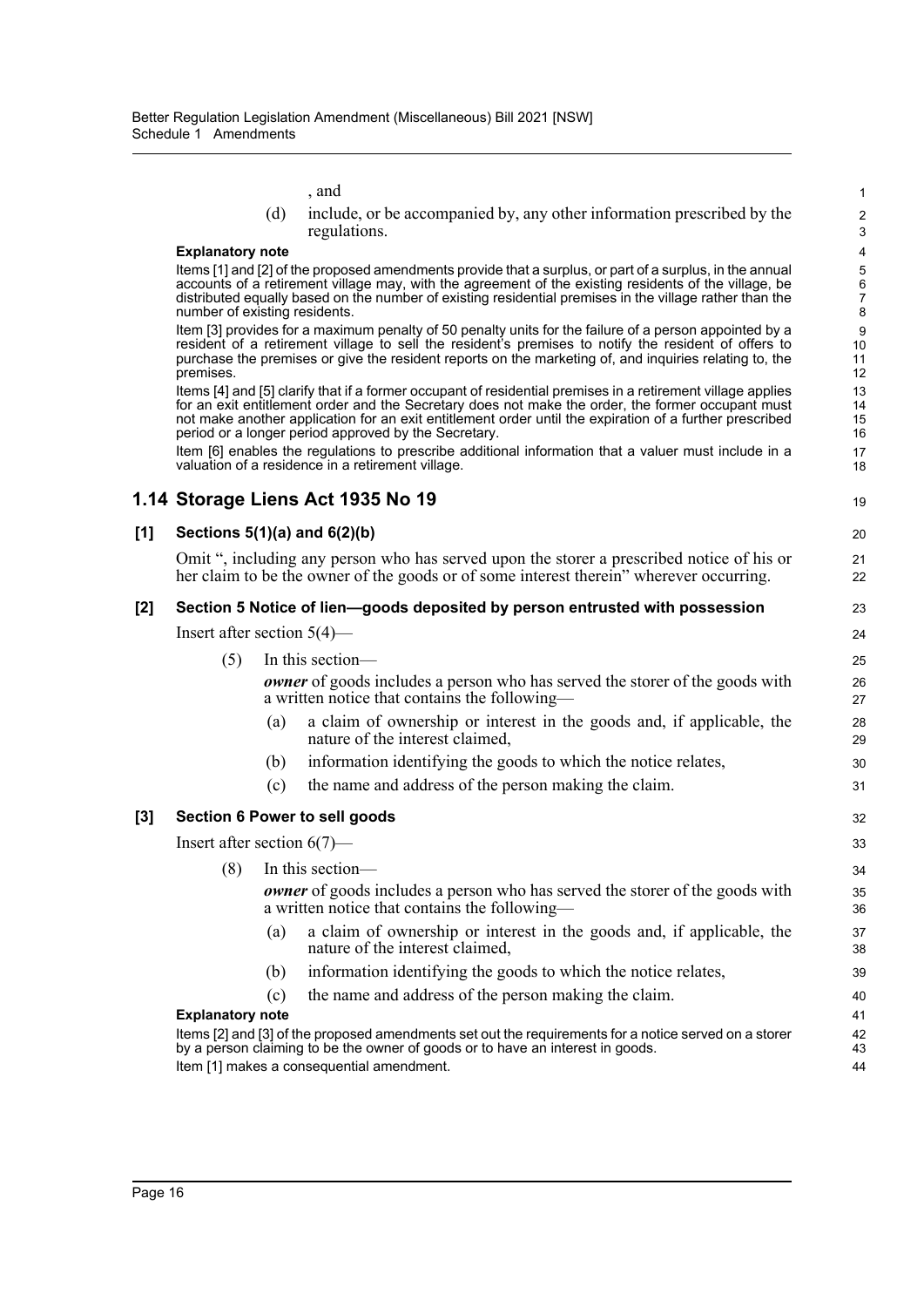#### **1.15 Storage Liens Regulation 2019 Repeal** The *Storage Liens Regulation 2019* is repealed. **Explanatory note** The proposed amendment repeals the *Storage Liens Regulation 2019* as a consequence of the proposed amendments by this Act to the *Storage Liens Act 1935*. **1.16 Tow Truck Industry Act 1998 No 111 [1] Section 20 Licence conditions** Omit "to have reasonable access to the motor vehicle, during business hours and at no charge to the owner, to collect items from the motor vehicle," from section  $20(2)(d1)$ . Insert instead— , or the owner's agent, to— (i) have reasonable access to the motor vehicle, during business hours and at no charge to the owner, to collect items from the motor vehicle, and (ii) remove the motor vehicle from the holding yard after the owner, or the owner's agent, has paid the fees that have been charged by the licensee in accordance with the regulations for the towing, salvage or storage of the motor vehicle, or for a service that is related to or ancillary to the towing, salvage or storage of the motor vehicle, **[2] Section 20(2)(d2)** Insert after section 20(2)(d1)— (d2) the licensee must not remove a vehicle stored at a holding yard used by the licensee in the course of the licensee's business for the following purposes unless authorised to do so by the owner of the motor vehicle, or the owner's agent— (i) repairing the motor vehicle, (ii) obtaining a quotation for repair, 1 2 3 4 5 6 7 8 9 10 11 12 13 14 15 16 17 18 19 20 21 22 23 24 25 26 27 28 29